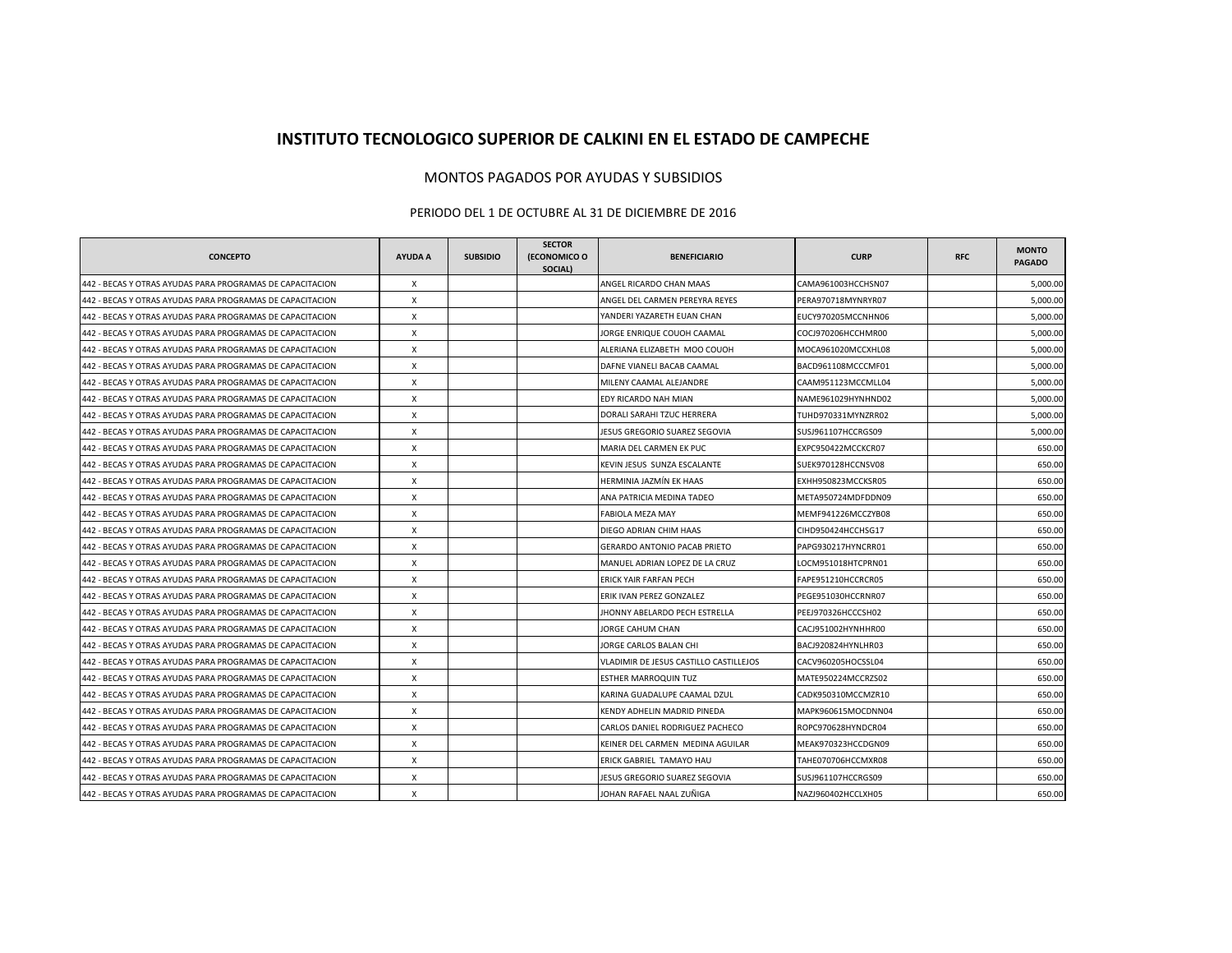| 442 - BECAS Y OTRAS AYUDAS PARA PROGRAMAS DE CAPACITACION | X                         |  | LIZZETH MARIENE CAUICH TUCUCH       | CATL960807MCCCCZ06 | 650.00 |
|-----------------------------------------------------------|---------------------------|--|-------------------------------------|--------------------|--------|
| 442 - BECAS Y OTRAS AYUDAS PARA PROGRAMAS DE CAPACITACION | X                         |  | ANAYANSY GUADALUPE CABRERA CAUICH   | CXCA961211MCCBCN03 | 650.00 |
| 442 - BECAS Y OTRAS AYUDAS PARA PROGRAMAS DE CAPACITACION | $\boldsymbol{\mathsf{X}}$ |  | JONAS SANCHEZ BALAM                 | SABJ960315HTCNLN09 | 650.00 |
| 442 - BECAS Y OTRAS AYUDAS PARA PROGRAMAS DE CAPACITACION | $\boldsymbol{\mathsf{X}}$ |  | YEYMI ILEANA CAUICH CANCHE          | CACY961114MCCCNY05 | 650.00 |
| 442 - BECAS Y OTRAS AYUDAS PARA PROGRAMAS DE CAPACITACION | X                         |  | KEILA JAEL CANCHE UC                | CAUK961222MCCNCL04 | 650.00 |
| 442 - BECAS Y OTRAS AYUDAS PARA PROGRAMAS DE CAPACITACION | $\boldsymbol{\mathsf{X}}$ |  | MARIA GABRIELA HOMA EUAN            | HOEG970306MCCMNB04 | 650.00 |
| 442 - BECAS Y OTRAS AYUDAS PARA PROGRAMAS DE CAPACITACION | X                         |  | CECILIO SAUL CALDERON CRUZ          | CACC970401HTCLRC01 | 650.00 |
| 442 - BECAS Y OTRAS AYUDAS PARA PROGRAMAS DE CAPACITACION | X                         |  | DALIA GUADALUPE CEH EUAN            | CEED961210MYNHNL00 | 650.00 |
| 442 - BECAS Y OTRAS AYUDAS PARA PROGRAMAS DE CAPACITACION | $\boldsymbol{\mathsf{X}}$ |  | ALICIA ARGELIA CAAMAL CHAN          | CXCA970322MCCMHL03 | 650.00 |
| 442 - BECAS Y OTRAS AYUDAS PARA PROGRAMAS DE CAPACITACION | $\boldsymbol{\mathsf{X}}$ |  | MARIANELA ESCALANTE AVILES          | EAAM961112MCCSVR04 | 650.00 |
| 442 - BECAS Y OTRAS AYUDAS PARA PROGRAMAS DE CAPACITACION | $\mathsf{x}$              |  | BRISSI GIOVANNA ANCHEVIDA CANUL     | AECB960913MCCNNR10 | 650.00 |
| 442 - BECAS Y OTRAS AYUDAS PARA PROGRAMAS DE CAPACITACION | $\boldsymbol{\mathsf{X}}$ |  | MARIA LUISA MIS NAVARRO             | MINL970523MQRSVS03 | 650.00 |
| 442 - BECAS Y OTRAS AYUDAS PARA PROGRAMAS DE CAPACITACION | X                         |  | DEBORA ELIZABETH PANTI UCAN         | PAUD960712MCCNCB04 | 650.00 |
| 442 - BECAS Y OTRAS AYUDAS PARA PROGRAMAS DE CAPACITACION | X                         |  | DELMI IRACEMA CHABLE YAH            | CAYD881025MCCHHL08 | 650.00 |
| 442 - BECAS Y OTRAS AYUDAS PARA PROGRAMAS DE CAPACITACION | $\times$                  |  | JOSE ENRIQUE MATOS EHUAN            | MAEE960523HCCTHN05 | 650.00 |
| 442 - BECAS Y OTRAS AYUDAS PARA PROGRAMAS DE CAPACITACION | X                         |  | JOSUE ROBERTO CANUL DZIB            | CADJ970809HCCNZS07 | 650.00 |
| 442 - BECAS Y OTRAS AYUDAS PARA PROGRAMAS DE CAPACITACION | X                         |  | JEFREY ALEJANDRO VILLAMONTE ESCOBAR | VIEJ971026HCCLSF08 | 650.00 |
| 442 - BECAS Y OTRAS AYUDAS PARA PROGRAMAS DE CAPACITACION | $\times$                  |  | MAURICIO GUDIÑO MOO                 | GUMM941213HCCDXR07 | 650.00 |
| 442 - BECAS Y OTRAS AYUDAS PARA PROGRAMAS DE CAPACITACION | X                         |  | JAVIER SANTANA CUTZ ARCIA           | CUAJ951216HCCTRV03 | 650.00 |
| 442 - BECAS Y OTRAS AYUDAS PARA PROGRAMAS DE CAPACITACION | X                         |  | ADAIR JHOVANY ESTRADA TAMAY         | EATA970428HCCSMD01 | 650.00 |
| 442 - BECAS Y OTRAS AYUDAS PARA PROGRAMAS DE CAPACITACION | X                         |  | HECTOR EDUARDO CHE EUAN             | CEEH970731HCCHNC09 | 650.00 |
| 442 - BECAS Y OTRAS AYUDAS PARA PROGRAMAS DE CAPACITACION | X                         |  | RUTH BETSAIDA MARTINEZ DOMINGUEZ    | MADR960115MTCRMT00 | 650.00 |
| 442 - BECAS Y OTRAS AYUDAS PARA PROGRAMAS DE CAPACITACION | X                         |  | GRECIA ANGELICA MONTERO BARRERA     | MOBG950517MCCNRR01 | 650.00 |
| 442 - BECAS Y OTRAS AYUDAS PARA PROGRAMAS DE CAPACITACION | $\times$                  |  | DANIEL ISAI PERERA CAHUICH          | PECD951024HCCRHN09 | 650.00 |
| 442 - BECAS Y OTRAS AYUDAS PARA PROGRAMAS DE CAPACITACION | X                         |  | JESUS ALBERTO MENDICUTI PAAT        | MEPJ960924HCCNTS10 | 650.00 |
| 442 - BECAS Y OTRAS AYUDAS PARA PROGRAMAS DE CAPACITACION | $\times$                  |  | JESUS ADOLFO MENDICUTI PAAT         | MEPJ960924HCCNTSO2 | 650.00 |
| 442 - BECAS Y OTRAS AYUDAS PARA PROGRAMAS DE CAPACITACION | X                         |  | ANDY FERRERA JUAREZ                 | FEJA961213HTCRRN04 | 650.00 |
| 442 - BECAS Y OTRAS AYUDAS PARA PROGRAMAS DE CAPACITACION | $\times$                  |  | OSCAR IVAN KU CANCHE                | KUCO970806HCCXNS06 | 650.00 |
| 442 - BECAS Y OTRAS AYUDAS PARA PROGRAMAS DE CAPACITACION | $\times$                  |  | MAURICIO SAUL COLLI BALAM           | COBM901220HCCLLR08 | 650.00 |
| 442 - BECAS Y OTRAS AYUDAS PARA PROGRAMAS DE CAPACITACION | X                         |  | JORGE ALBERTO RODRIGUEZ CHE         | ROCJ970712HCCDHR03 | 650.00 |
| 442 - BECAS Y OTRAS AYUDAS PARA PROGRAMAS DE CAPACITACION | $\times$                  |  | AUGUSTO RICARDO FERNANDEZ MENDEZ    | FEMA960407HVZRNG03 | 650.00 |
| 442 - BECAS Y OTRAS AYUDAS PARA PROGRAMAS DE CAPACITACION | X                         |  | VICTOR ALFONSO HUCHIN KU            | HUKV970109HCCCXC04 | 650.00 |
| 442 - BECAS Y OTRAS AYUDAS PARA PROGRAMAS DE CAPACITACION | X                         |  | EINAR RUDERY DEL CARMEN CAN CHI     | CACE940714HCCNHN07 | 650.00 |
| 442 - BECAS Y OTRAS AYUDAS PARA PROGRAMAS DE CAPACITACION | X                         |  | SAYURI DE LOS ANGELES MINAYA NAH    | MINS970508MCCNHY01 | 650.00 |
| 442 - BECAS Y OTRAS AYUDAS PARA PROGRAMAS DE CAPACITACION | X                         |  | JORGE ALBERTO POOL DZUL             | PODJ970416HCCLZR04 | 650.00 |
| 442 - BECAS Y OTRAS AYUDAS PARA PROGRAMAS DE CAPACITACION | X                         |  | PEDRO SANTIAGO MEDINA DIAZ          | MEDP960725HCCDZD02 | 650.00 |
| 442 - BECAS Y OTRAS AYUDAS PARA PROGRAMAS DE CAPACITACION | X                         |  | KEVIN DANIEL HERNANDEZ MUÑOZ        | HEMK961117HCCRXV00 | 650.00 |
| 442 - BECAS Y OTRAS AYUDAS PARA PROGRAMAS DE CAPACITACION | $\boldsymbol{\mathsf{X}}$ |  | VICTOR MANUEL PANTI ALCOCER         | PAAV970121HCCNLC08 | 650.00 |
| 442 - BECAS Y OTRAS AYUDAS PARA PROGRAMAS DE CAPACITACION | X                         |  | ABRAHAM DE ATOCHA CAN KU            | CXKA960725HCCNXB04 | 650.00 |
| 442 - BECAS Y OTRAS AYUDAS PARA PROGRAMAS DE CAPACITACION | X                         |  | KEVIN JOEL CAUICH KU                | CAKK960102HCCCXV07 | 650.00 |
| 442 - BECAS Y OTRAS AYUDAS PARA PROGRAMAS DE CAPACITACION | $\pmb{\times}$            |  | MARIA GLADIS COOL CANUL             | COCG950714MCCLNL01 | 650.00 |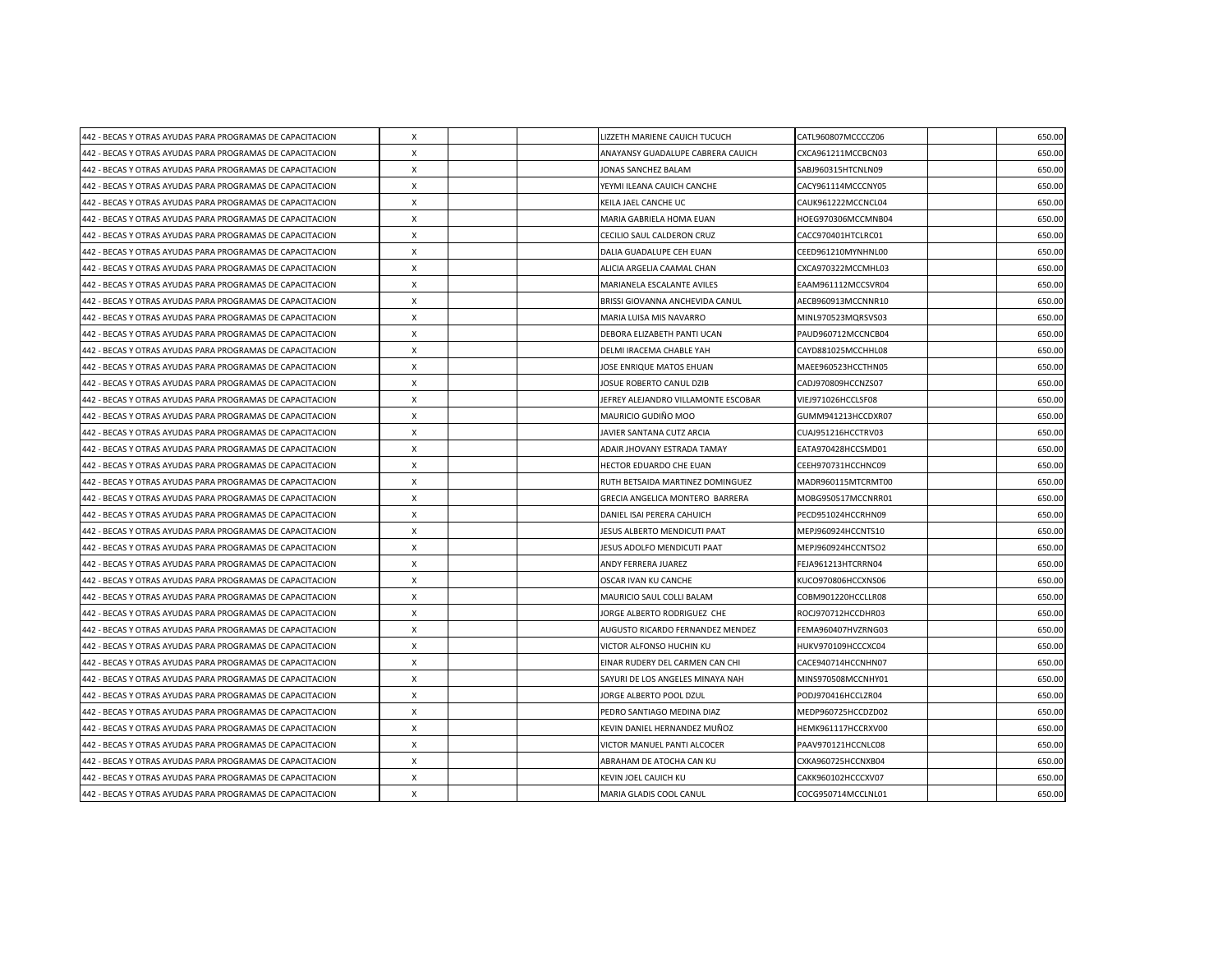| 442 - BECAS Y OTRAS AYUDAS PARA PROGRAMAS DE CAPACITACION | X                         |  | GISSEL BEATRIZ HERRERA CAUICH        | HECG960818MCCRHS03 | 650.00 |
|-----------------------------------------------------------|---------------------------|--|--------------------------------------|--------------------|--------|
| 442 - BECAS Y OTRAS AYUDAS PARA PROGRAMAS DE CAPACITACION | X                         |  | FIDEL TUN ALLENDE                    | TUAF941110HCCNLD15 | 650.00 |
| 442 - BECAS Y OTRAS AYUDAS PARA PROGRAMAS DE CAPACITACION | $\boldsymbol{\mathsf{X}}$ |  | KARLA PAOLA HUCHIN PUC               | HUPK970729MCCCCR02 | 650.00 |
| 442 - BECAS Y OTRAS AYUDAS PARA PROGRAMAS DE CAPACITACION | $\boldsymbol{\mathsf{X}}$ |  | CECILIA DEL ROCIO HERNANDEZ CASTILLO | HECC950107MCCRSC05 | 650.00 |
| 442 - BECAS Y OTRAS AYUDAS PARA PROGRAMAS DE CAPACITACION | X                         |  | DORALLI SARAHI TZUC HERRERA          | TUHD970331MYNZRR02 | 650.00 |
| 442 - BECAS Y OTRAS AYUDAS PARA PROGRAMAS DE CAPACITACION | $\boldsymbol{\mathsf{X}}$ |  | HEYDI BEATRIZ COOL PECH              | COPH970620MCCLCY05 | 650.00 |
| 442 - BECAS Y OTRAS AYUDAS PARA PROGRAMAS DE CAPACITACION | X                         |  | CINTHYA LISSET PEREZ SOSA            | PESC970429MCCRSN01 | 650.00 |
| 442 - BECAS Y OTRAS AYUDAS PARA PROGRAMAS DE CAPACITACION | X                         |  | BARBARA ANAI VERGARA POOT            | VEPB941121MYNRTR02 | 650.00 |
| 442 - BECAS Y OTRAS AYUDAS PARA PROGRAMAS DE CAPACITACION | $\boldsymbol{\mathsf{X}}$ |  | JESSIE NAOMY CAUICH YAH              | CAYJ970716MYNCHS07 | 650.00 |
| 442 - BECAS Y OTRAS AYUDAS PARA PROGRAMAS DE CAPACITACION | $\boldsymbol{\mathsf{X}}$ |  | LAURA ISABEL PECH HU                 | PEHL960124MCCCXR04 | 650.00 |
| 442 - BECAS Y OTRAS AYUDAS PARA PROGRAMAS DE CAPACITACION | $\mathsf{x}$              |  | ARIADNE DEL CARMEN PEREYRA REYES     | PERA970718MYNRYR07 | 650.00 |
| 442 - BECAS Y OTRAS AYUDAS PARA PROGRAMAS DE CAPACITACION | $\boldsymbol{\mathsf{X}}$ |  | EVA LETICIA COLLI CANCHE             | COCE950519MCCLNV05 | 650.00 |
| 442 - BECAS Y OTRAS AYUDAS PARA PROGRAMAS DE CAPACITACION | X                         |  | SOFIA ALEJANDRA SANCHEZ MAY          | SAMS960829MCCNYF06 | 650.00 |
| 442 - BECAS Y OTRAS AYUDAS PARA PROGRAMAS DE CAPACITACION | X                         |  | ZILA JAFET BALAM PUC                 | BAPZ930925MYNLCL02 | 650.00 |
| 442 - BECAS Y OTRAS AYUDAS PARA PROGRAMAS DE CAPACITACION | $\times$                  |  | FAYNE JULIETA SOSA AVILEZ            | SOAF950704MQRSVY03 | 650.00 |
| 442 - BECAS Y OTRAS AYUDAS PARA PROGRAMAS DE CAPACITACION | X                         |  | LEYDY GUADALUPE KU TUCUCH            | KUTL971127MYNXCY03 | 650.00 |
| 442 - BECAS Y OTRAS AYUDAS PARA PROGRAMAS DE CAPACITACION | $\boldsymbol{\mathsf{X}}$ |  | ESTHER MARGARITA CANUL CANUL         | CACE960227MYNNNS00 | 650.00 |
| 442 - BECAS Y OTRAS AYUDAS PARA PROGRAMAS DE CAPACITACION | $\times$                  |  | MARIBEL RUCELLY CANEPA WICAB         | CAWM970605MCCNCR09 | 650.00 |
| 442 - BECAS Y OTRAS AYUDAS PARA PROGRAMAS DE CAPACITACION | X                         |  | YESEÑIA DEL CARMEN MAAS JIMENEZ      | MAJY961105MCCSMS01 | 650.00 |
| 442 - BECAS Y OTRAS AYUDAS PARA PROGRAMAS DE CAPACITACION | X                         |  | DIANA CONCEPCION KU COOX             | KUCD970810MCCXXN04 | 650.00 |
| 442 - BECAS Y OTRAS AYUDAS PARA PROGRAMAS DE CAPACITACION | X                         |  | SANDRA ALICIA POOT CHI               | POCS970221MCCTHN03 | 650.00 |
| 442 - BECAS Y OTRAS AYUDAS PARA PROGRAMAS DE CAPACITACION | X                         |  | WENDY MARIEL UITZ ESCAMILLA          | UIEW970120MCCTSN02 | 650.00 |
| 442 - BECAS Y OTRAS AYUDAS PARA PROGRAMAS DE CAPACITACION | X                         |  | MARIA GUADALUPE PANTI CHI            | PACG970720MCCNHD02 | 650.00 |
| 442 - BECAS Y OTRAS AYUDAS PARA PROGRAMAS DE CAPACITACION | $\times$                  |  | LUIS FELIPE CHUC DZIB                | CUDL950108HCCHZS02 | 650.00 |
| 442 - BECAS Y OTRAS AYUDAS PARA PROGRAMAS DE CAPACITACION | X                         |  | VICTORIA NATIVIDAD HAAS CHABLE       | HACV960906MCCSHC04 | 650.00 |
| 442 - BECAS Y OTRAS AYUDAS PARA PROGRAMAS DE CAPACITACION | $\times$                  |  | OSWALDO GIOVANNY SIMA PAVON          | SIPO970508HCCMVS00 | 650.00 |
| 442 - BECAS Y OTRAS AYUDAS PARA PROGRAMAS DE CAPACITACION | $\boldsymbol{\mathsf{X}}$ |  | MONICA JAFET CASTILLO HERNANDEZ      | CAHM950811MQRSRN05 | 650.00 |
| 442 - BECAS Y OTRAS AYUDAS PARA PROGRAMAS DE CAPACITACION | $\times$                  |  | CLARISSA GUADALUPE CHAN COCOM        | CACC970827MCCHCL06 | 650.00 |
| 442 - BECAS Y OTRAS AYUDAS PARA PROGRAMAS DE CAPACITACION | $\times$                  |  | NALLELY ELIZABETH SANCHEZ QUINTAL    | SAQN951029MYNNNL08 | 650.00 |
| 442 - BECAS Y OTRAS AYUDAS PARA PROGRAMAS DE CAPACITACION | X                         |  | ALICIA GUADALUPE CANUL LOPEZ         | CALA961101MCCNPL08 | 650.00 |
| 442 - BECAS Y OTRAS AYUDAS PARA PROGRAMAS DE CAPACITACION | $\times$                  |  | DULCE CECILIA TUZ KANTUN             | TUKD950912MCCZNL03 | 650.00 |
| 442 - BECAS Y OTRAS AYUDAS PARA PROGRAMAS DE CAPACITACION | X                         |  | KARLA VANESSA GUDIÑO MOO             | GUMK970217MCCDXR04 | 650.00 |
| 442 - BECAS Y OTRAS AYUDAS PARA PROGRAMAS DE CAPACITACION | X                         |  | KEILY MARIEL MAS RODRIGUEZ           | MARK951120MCCSDL00 | 650.00 |
| 442 - BECAS Y OTRAS AYUDAS PARA PROGRAMAS DE CAPACITACION | X                         |  | ARIEZEL JESUS MADERO CANUL           | MACA961203HCCDNR04 | 650.00 |
| 442 - BECAS Y OTRAS AYUDAS PARA PROGRAMAS DE CAPACITACION | X                         |  | FATIMA CECILIA AKE BALAN             | AEBF960819MCCKLT02 | 650.00 |
| 442 - BECAS Y OTRAS AYUDAS PARA PROGRAMAS DE CAPACITACION | X                         |  | JESSICA ELIZABETH HOMA YAH           | HOYJ970608MCCMHS02 | 650.00 |
| 442 - BECAS Y OTRAS AYUDAS PARA PROGRAMAS DE CAPACITACION | X                         |  | CLARISSA ISELA CHI AKE               | CIAC960907MCCHKL02 | 650.00 |
| 442 - BECAS Y OTRAS AYUDAS PARA PROGRAMAS DE CAPACITACION | $\boldsymbol{\mathsf{X}}$ |  | JORGE MANUEL CHABLE CAUICH           | CACJ921205HCCHCR07 | 650.00 |
| 442 - BECAS Y OTRAS AYUDAS PARA PROGRAMAS DE CAPACITACION | X                         |  | RODE YTAMAR NARVAEZ CRUZ             | NACR971105MCCRRD06 | 650.00 |
| 442 - BECAS Y OTRAS AYUDAS PARA PROGRAMAS DE CAPACITACION | X                         |  | FLORI ARACELI DZIB CHAN              | DICF960807MCCZHL05 | 650.00 |
| 442 - BECAS Y OTRAS AYUDAS PARA PROGRAMAS DE CAPACITACION | $\pmb{\times}$            |  | ESMERALDA GUADALUPE PASTRANA ZAPATA  | PAZE961002MCCSPS04 | 650.00 |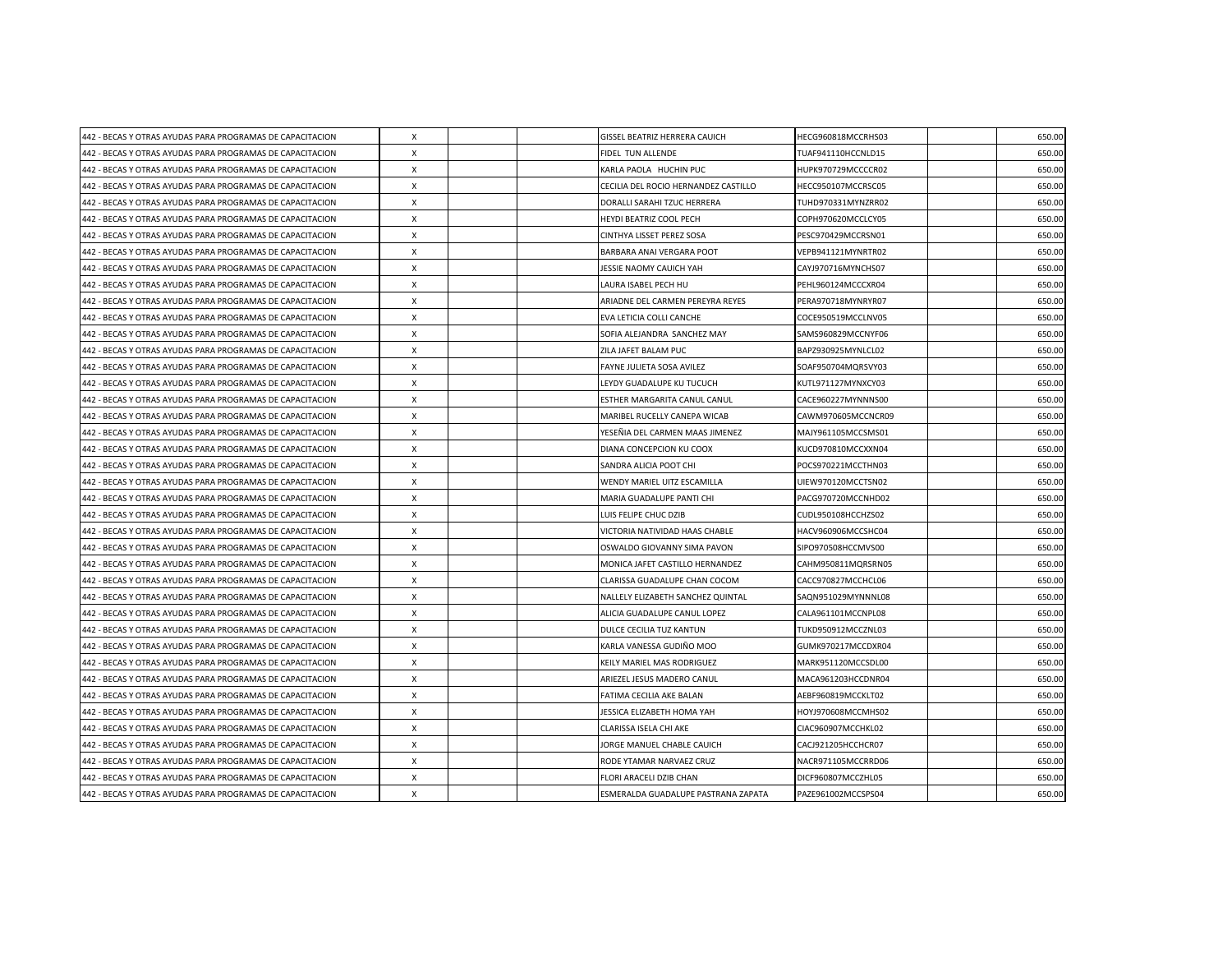| 442 - BECAS Y OTRAS AYUDAS PARA PROGRAMAS DE CAPACITACION | X                         |  | MARIA CECILIA TUN AKE               | TUAC960420MCCNKC02 | 650.00 |
|-----------------------------------------------------------|---------------------------|--|-------------------------------------|--------------------|--------|
| 442 - BECAS Y OTRAS AYUDAS PARA PROGRAMAS DE CAPACITACION | X                         |  | ROSA GUADALUPE PECH CHABLE          | PECR970204MCCCHS00 | 650.00 |
| 442 - BECAS Y OTRAS AYUDAS PARA PROGRAMAS DE CAPACITACION | $\boldsymbol{\mathsf{X}}$ |  | ALONDRA CONCEPCION YAM MAY          | YAMA971103MCCMYL06 | 650.00 |
| 442 - BECAS Y OTRAS AYUDAS PARA PROGRAMAS DE CAPACITACION | $\boldsymbol{\mathsf{X}}$ |  | ALVARO MIGUEL CHIM MUT              | CIMA940913HYNHTL05 | 650.00 |
| 442 - BECAS Y OTRAS AYUDAS PARA PROGRAMAS DE CAPACITACION | X                         |  | MIGUEL FRANCISCO ORTEGA ALONSO      | OEAM961028HCCRLG00 | 650.00 |
| 442 - BECAS Y OTRAS AYUDAS PARA PROGRAMAS DE CAPACITACION | $\boldsymbol{\mathsf{X}}$ |  | JOAQUIN ANTONIO UH AVILA            | UXAJ961024HCCHVQ01 | 650.00 |
| 442 - BECAS Y OTRAS AYUDAS PARA PROGRAMAS DE CAPACITACION | X                         |  | NELSON BERNARDO MAY PECH            | MAPN970623HCCYCL05 | 650.00 |
| 442 - BECAS Y OTRAS AYUDAS PARA PROGRAMAS DE CAPACITACION | X                         |  | JOSE CARLOS YAM CAUICH              | YACC930531HYNMCR08 | 650.00 |
| 442 - BECAS Y OTRAS AYUDAS PARA PROGRAMAS DE CAPACITACION | $\boldsymbol{\mathsf{X}}$ |  | JOSE ENRIQUE CAUICH DZUL            | CADE960225HCCCZN00 | 650.00 |
| 442 - BECAS Y OTRAS AYUDAS PARA PROGRAMAS DE CAPACITACION | $\boldsymbol{\mathsf{X}}$ |  | CLAUDIA YANETH EK PUC               | EXPC970129MCCKCL02 | 650.00 |
| 442 - BECAS Y OTRAS AYUDAS PARA PROGRAMAS DE CAPACITACION | $\mathsf{x}$              |  | THELMA CLARISSA DZIB HUCHIN         | DITH941015MCCZCH02 | 650.00 |
| 442 - BECAS Y OTRAS AYUDAS PARA PROGRAMAS DE CAPACITACION | $\boldsymbol{\mathsf{X}}$ |  | ELIDE YAHANAI YERBES MORALES        | YEME971206MYNRRL01 | 650.00 |
| 442 - BECAS Y OTRAS AYUDAS PARA PROGRAMAS DE CAPACITACION | X                         |  | EMMA ESMERALDA UITZ YAM             | UIYE960509MCCTMM00 | 650.00 |
| 442 - BECAS Y OTRAS AYUDAS PARA PROGRAMAS DE CAPACITACION | X                         |  | DIANELY DE LO ANGELES AVILA DELGADO | AIDD951002MCCVLN05 | 650.00 |
| 442 - BECAS Y OTRAS AYUDAS PARA PROGRAMAS DE CAPACITACION | $\times$                  |  | ANA LUISA PECH MIS                  | PEMA961229MYNCSN09 | 650.00 |
| 442 - BECAS Y OTRAS AYUDAS PARA PROGRAMAS DE CAPACITACION | X                         |  | YUJAINA NEFTALI PUCH KU             | PUKY970811MCCCXJ01 | 650.00 |
| 442 - BECAS Y OTRAS AYUDAS PARA PROGRAMAS DE CAPACITACION | $\boldsymbol{\mathsf{X}}$ |  | SUEMY ELENA CAMARA CAUICH           | CACS970729MCCMCM06 | 650.00 |
| 442 - BECAS Y OTRAS AYUDAS PARA PROGRAMAS DE CAPACITACION | $\times$                  |  | MERARI SIMEI SALAZAR TULLUB         | SATM951025MCCLLR05 | 650.00 |
| 442 - BECAS Y OTRAS AYUDAS PARA PROGRAMAS DE CAPACITACION | X                         |  | MARIA EUGENIA DEL ROSARIO UH AVILA  | UXAE941007MCCHVG08 | 650.00 |
| 442 - BECAS Y OTRAS AYUDAS PARA PROGRAMAS DE CAPACITACION | X                         |  | MARINA ESTEFANIA CHAN QUEH          | CAQM950718MCCHHR03 | 650.00 |
| 442 - BECAS Y OTRAS AYUDAS PARA PROGRAMAS DE CAPACITACION | X                         |  | NANCI ESTHER ORTIZ HAAS             | OIHN960612MCCRSN02 | 650.00 |
| 442 - BECAS Y OTRAS AYUDAS PARA PROGRAMAS DE CAPACITACION | X                         |  | KARINA DEL CARMEN PECH DZUL         | PEDK950908MQRCZR03 | 650.00 |
| 442 - BECAS Y OTRAS AYUDAS PARA PROGRAMAS DE CAPACITACION | X                         |  | FATIMA REBECA BALAN CAHUN           | BACF970518MCCLHT06 | 650.00 |
| 442 - BECAS Y OTRAS AYUDAS PARA PROGRAMAS DE CAPACITACION | $\times$                  |  | KARLA ALEJANDRA CAAMAL DZUL         | CADK970718MCCMZR00 | 650.00 |
| 442 - BECAS Y OTRAS AYUDAS PARA PROGRAMAS DE CAPACITACION | X                         |  | NORMA NOEMI JURADO EUAN             | JUEN951130MCCRNR00 | 650.00 |
| 442 - BECAS Y OTRAS AYUDAS PARA PROGRAMAS DE CAPACITACION | $\times$                  |  | JUANA YULISA DZIB SALVADOR          | DISJ970624MCCZLN07 | 650.00 |
| 442 - BECAS Y OTRAS AYUDAS PARA PROGRAMAS DE CAPACITACION | $\boldsymbol{\mathsf{X}}$ |  | STEFANY DEL ROCIO YEH ITZA          | YEIS970525MCCHTT05 | 650.00 |
| 442 - BECAS Y OTRAS AYUDAS PARA PROGRAMAS DE CAPACITACION | $\times$                  |  | GLADYS YESENIA CAMBRANO HERNANDEZ   | CAHG970330MCCMRL05 | 650.00 |
| 442 - BECAS Y OTRAS AYUDAS PARA PROGRAMAS DE CAPACITACION | $\times$                  |  | ERIC ULISES PERERA MAY              | PEME960906HCCRYR09 | 650.00 |
| 442 - BECAS Y OTRAS AYUDAS PARA PROGRAMAS DE CAPACITACION | X                         |  | LUIS OMAR BALAN CHI                 | BACL961029HCCLHS06 | 650.00 |
| 442 - BECAS Y OTRAS AYUDAS PARA PROGRAMAS DE CAPACITACION | $\times$                  |  | CARLOS ALEJANDRO TZEEK CAN          | TECC960604HCCZNR06 | 650.00 |
| 442 - BECAS Y OTRAS AYUDAS PARA PROGRAMAS DE CAPACITACION | X                         |  | GASPAR EMMANUEL HAAS CHI            | HACG960914HCCSHS19 | 650.00 |
| 442 - BECAS Y OTRAS AYUDAS PARA PROGRAMAS DE CAPACITACION | X                         |  | VICTOR MANUEL POOL BACAB            | POBV950311HCCLCC07 | 650.00 |
| 442 - BECAS Y OTRAS AYUDAS PARA PROGRAMAS DE CAPACITACION | X                         |  | GIOVANY BALTAZAR BACAB EK           | BAEG970803HCCCKV08 | 650.00 |
| 442 - BECAS Y OTRAS AYUDAS PARA PROGRAMAS DE CAPACITACION | X                         |  | JULIAN JAVIER MARTIN TURRIZA        | MATJ940610HYNRRL01 | 650.00 |
| 442 - BECAS Y OTRAS AYUDAS PARA PROGRAMAS DE CAPACITACION | X                         |  | PEDRO MARTIN KU BRICEÑO             | KUBP940717HCCXRD06 | 650.00 |
| 442 - BECAS Y OTRAS AYUDAS PARA PROGRAMAS DE CAPACITACION | X                         |  | <b>IVAN MANUEL TEC CAUICH</b>       | TECI960126HYNCCV08 | 650.00 |
| 442 - BECAS Y OTRAS AYUDAS PARA PROGRAMAS DE CAPACITACION | $\boldsymbol{\mathsf{X}}$ |  | JOSE GUSTAVO SANCHEZ HERNANDEZ      | SAHG960630HCCNRS00 | 650.00 |
| 442 - BECAS Y OTRAS AYUDAS PARA PROGRAMAS DE CAPACITACION | X                         |  | LUIS SERGIO PISTE CONTRERAS         | PICL970329HCCSNS02 | 650.00 |
| 442 - BECAS Y OTRAS AYUDAS PARA PROGRAMAS DE CAPACITACION | X                         |  | EDUAR LIZARDO DEL JESUS CHAN PINZON | CAPE970124HYNHND17 | 650.00 |
| 442 - BECAS Y OTRAS AYUDAS PARA PROGRAMAS DE CAPACITACION | $\pmb{\times}$            |  | ANGEL GABRIEL KOYOC EK              | KOEA970703HCCYKN04 | 650.00 |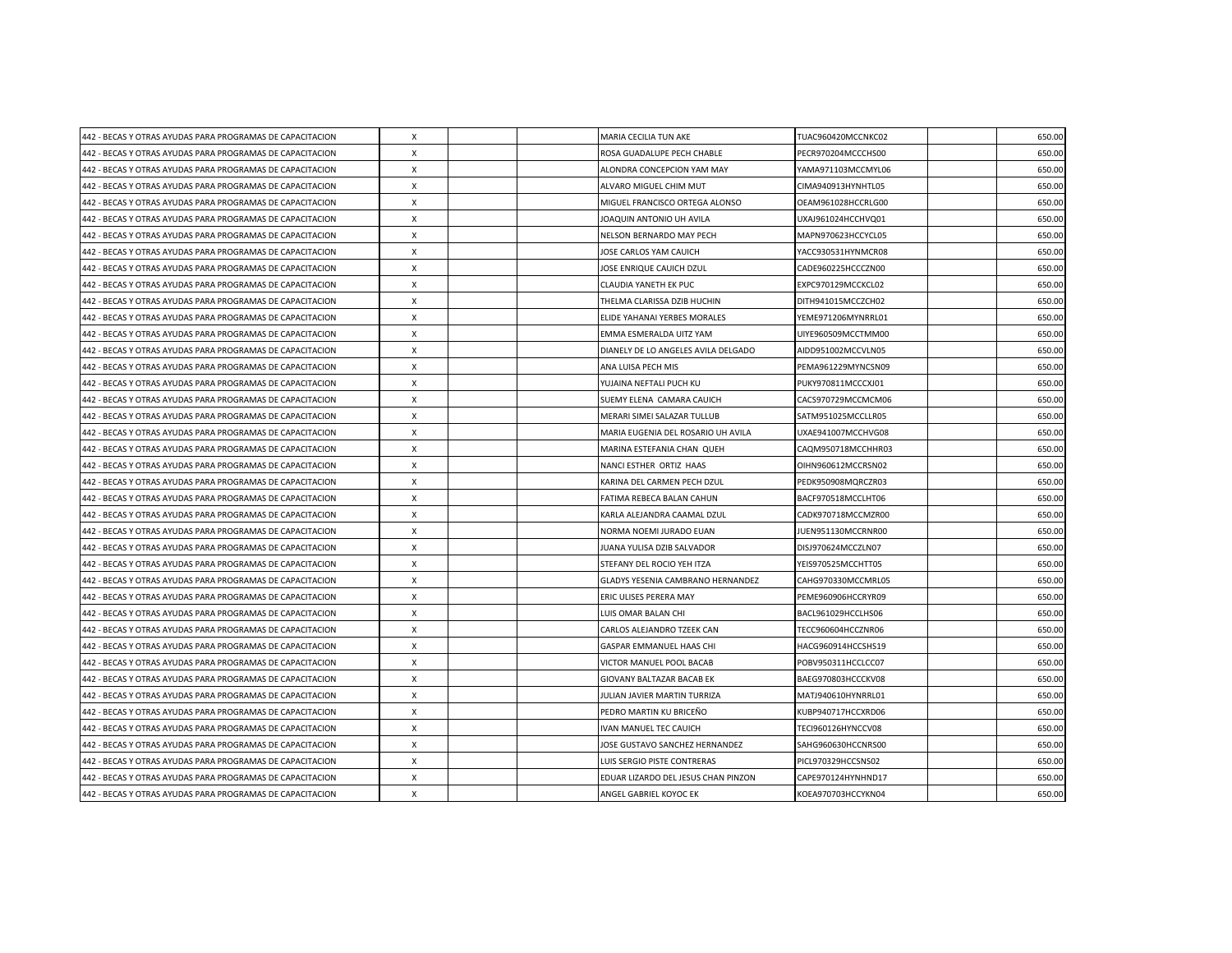| 442 - BECAS Y OTRAS AYUDAS PARA PROGRAMAS DE CAPACITACION | X                         |  | LUIS ANTONIO CAUICH MARTIN      | CML960401HCCCRS09  | 650.00 |
|-----------------------------------------------------------|---------------------------|--|---------------------------------|--------------------|--------|
| 442 - BECAS Y OTRAS AYUDAS PARA PROGRAMAS DE CAPACITACION | X                         |  | JULIO ANTONIO MAY KEB           | MAKJ970412HYNYBL09 | 650.00 |
| 442 - BECAS Y OTRAS AYUDAS PARA PROGRAMAS DE CAPACITACION | $\boldsymbol{\mathsf{X}}$ |  | CARLOS LEONEL TZUC CANUL        | TUCC970603HNEZNR04 | 650.00 |
| 442 - BECAS Y OTRAS AYUDAS PARA PROGRAMAS DE CAPACITACION | $\boldsymbol{\mathsf{X}}$ |  | KEVIN DIDIAR FUENTES CHI        | FUCK960922HCCNHV09 | 650.00 |
| 442 - BECAS Y OTRAS AYUDAS PARA PROGRAMAS DE CAPACITACION | X                         |  | ALEXSIS JAVIER MUT MARTIN       | MUMA970306HYNTRL07 | 650.00 |
| 442 - BECAS Y OTRAS AYUDAS PARA PROGRAMAS DE CAPACITACION | $\boldsymbol{\mathsf{X}}$ |  | ESTEBAN DE JESUS PAREDES CAAMAL | PACE961113HVZRMS05 | 650.00 |
| 442 - BECAS Y OTRAS AYUDAS PARA PROGRAMAS DE CAPACITACION | X                         |  | EDUARDO HERNANDEZ NARANJO       | HENE951012HVZRRD00 | 650.00 |
| 442 - BECAS Y OTRAS AYUDAS PARA PROGRAMAS DE CAPACITACION | X                         |  | MIGUEL ANGEL DAMAS CASIQUE      | DACM960323HCCMSG04 | 650.00 |
| 442 - BECAS Y OTRAS AYUDAS PARA PROGRAMAS DE CAPACITACION | $\boldsymbol{\mathsf{X}}$ |  | KEVIN ABNER VALLE TUZ           | VATK970511HCCLZV06 | 650.00 |
| 442 - BECAS Y OTRAS AYUDAS PARA PROGRAMAS DE CAPACITACION | $\boldsymbol{\mathsf{X}}$ |  | EDUARDO MARTINEZ MAY            | MXME970114HCCRYD09 | 650.00 |
| 442 - BECAS Y OTRAS AYUDAS PARA PROGRAMAS DE CAPACITACION | $\mathsf{x}$              |  | JOSE ANTONIO LOPEZ VELAZQUEZ    | LOVA940518HCSPLN03 | 650.00 |
| 442 - BECAS Y OTRAS AYUDAS PARA PROGRAMAS DE CAPACITACION | $\boldsymbol{\mathsf{X}}$ |  | EVER EDUARDO CAAMAL MADARIAGA   | CAME960516HCCMDV09 | 650.00 |
| 442 - BECAS Y OTRAS AYUDAS PARA PROGRAMAS DE CAPACITACION | X                         |  | MILTON DANIEL CABRERA MOO       | CAMM961004HCCBXL04 | 650.00 |
| 442 - BECAS Y OTRAS AYUDAS PARA PROGRAMAS DE CAPACITACION | X                         |  | CESAR ALBERTO HAU CANUL         | HACC941104HCCXNS04 | 650.00 |
| 442 - BECAS Y OTRAS AYUDAS PARA PROGRAMAS DE CAPACITACION | $\times$                  |  | JOSE RENAN DZIB HUCHIN          | DIHR970615HCCZCN01 | 650.00 |
| 442 - BECAS Y OTRAS AYUDAS PARA PROGRAMAS DE CAPACITACION | X                         |  | JUAN UBALDO CANUL MONTIEL       | CAMJ970114HCCNN05  | 650.00 |
| 442 - BECAS Y OTRAS AYUDAS PARA PROGRAMAS DE CAPACITACION | $\boldsymbol{\mathsf{X}}$ |  | JOSE EDUARDO UH DZUL            | UXDE960122HVZHZD09 | 650.00 |
| 442 - BECAS Y OTRAS AYUDAS PARA PROGRAMAS DE CAPACITACION | $\times$                  |  | JESUS ANDREI JIMENEZ MENDOZA    | JIMJ941013HCCMNS07 | 650.00 |
| 442 - BECAS Y OTRAS AYUDAS PARA PROGRAMAS DE CAPACITACION | X                         |  | GENRY RAUL DZIB UC              | DIUG940329HCCZCN03 | 650.00 |
| 442 - BECAS Y OTRAS AYUDAS PARA PROGRAMAS DE CAPACITACION | X                         |  | WENDI ROCIO POOT TUN            | POTW931025MCCTNN07 | 650.00 |
| 442 - BECAS Y OTRAS AYUDAS PARA PROGRAMAS DE CAPACITACION | X                         |  | GRACIELA JANETH SALAZAR CHAN    | SACG970614MCCLHR08 | 650.00 |
| 442 - BECAS Y OTRAS AYUDAS PARA PROGRAMAS DE CAPACITACION | X                         |  | VICENTE ALBERTO CHAN CANUL      | CACV970607HCCHNC01 | 650.00 |
| 442 - BECAS Y OTRAS AYUDAS PARA PROGRAMAS DE CAPACITACION | X                         |  | JORGE ARMANDO MAAS AKE          | MAAJ950603HCCSKR04 | 650.00 |
| 442 - BECAS Y OTRAS AYUDAS PARA PROGRAMAS DE CAPACITACION | $\times$                  |  | CARLOS ALBERTO CUTZ VELAZQUEZ   | CUVC970421HCCTLR05 | 650.00 |
| 442 - BECAS Y OTRAS AYUDAS PARA PROGRAMAS DE CAPACITACION | X                         |  | ESTEFANI LIZETH CHIN CAHUICH    | CICE960306MCCHHS03 | 650.00 |
| 442 - BECAS Y OTRAS AYUDAS PARA PROGRAMAS DE CAPACITACION | $\times$                  |  | <b>MARIA RAQUEL CEH POOT</b>    | CEPR950202MCCHTQ01 | 650.00 |
| 442 - BECAS Y OTRAS AYUDAS PARA PROGRAMAS DE CAPACITACION | $\boldsymbol{\mathsf{X}}$ |  | MARIA NATALIA CAUICH CANUL      | CACN950725MCCCNT00 | 650.00 |
| 442 - BECAS Y OTRAS AYUDAS PARA PROGRAMAS DE CAPACITACION | $\times$                  |  | SARA KEREN GONZALEZ RODRIGUEZ   | GORS941126MCCNDR06 | 650.00 |
| 442 - BECAS Y OTRAS AYUDAS PARA PROGRAMAS DE CAPACITACION | $\times$                  |  | <b>LUZ AIR LARA CHAN</b>        | LACL961218MCCRHZ07 | 650.00 |
| 442 - BECAS Y OTRAS AYUDAS PARA PROGRAMAS DE CAPACITACION | X                         |  | JUNELY ISABEL CHOC LOPEZ        | COLJ941014MQRHPN01 | 650.00 |
| 442 - BECAS Y OTRAS AYUDAS PARA PROGRAMAS DE CAPACITACION | $\times$                  |  | MARIA JOSE DIAZ DZUL            | DIDJ950212MCCZZS03 | 650.00 |
| 442 - BECAS Y OTRAS AYUDAS PARA PROGRAMAS DE CAPACITACION | X                         |  | MARIA LILIANA KOYOC CAAMAL      | KOCL940113MCCYML04 | 650.00 |
| 442 - BECAS Y OTRAS AYUDAS PARA PROGRAMAS DE CAPACITACION | X                         |  | CLAUDIA MARIA CAAMAL CHAN       | CACC950315MCCMHL00 | 650.00 |
| 442 - BECAS Y OTRAS AYUDAS PARA PROGRAMAS DE CAPACITACION | X                         |  | AITZEL ESTHER UH CRUZ           | UXCA940215MYNHRT01 | 650.00 |
| 442 - BECAS Y OTRAS AYUDAS PARA PROGRAMAS DE CAPACITACION | X                         |  | MARIA CONCEPCION MAAS UC        | MAUC940807MCCSCN05 | 650.00 |
| 442 - BECAS Y OTRAS AYUDAS PARA PROGRAMAS DE CAPACITACION | X                         |  | SANDY GUADALUPE NAAL CHI        | NACS930804MCCLHN06 | 650.00 |
| 442 - BECAS Y OTRAS AYUDAS PARA PROGRAMAS DE CAPACITACION | X                         |  | IRVIN ADIEL CHABLE TUZ          | CATI960219HCCHZR02 | 650.00 |
| 442 - BECAS Y OTRAS AYUDAS PARA PROGRAMAS DE CAPACITACION | $\boldsymbol{\mathsf{X}}$ |  | SAMUEL ALEJANDRO CHAN POOT      | CAPS960430HCCHTM02 | 650.00 |
| 442 - BECAS Y OTRAS AYUDAS PARA PROGRAMAS DE CAPACITACION | X                         |  | LUIS RICARDO DZUL CHI           | DUCL960210HCCZHS09 | 650.00 |
| 442 - BECAS Y OTRAS AYUDAS PARA PROGRAMAS DE CAPACITACION | X                         |  | ROMMEL VLADIMIR UICAB NOH       | UINR940222HCCCHM04 | 650.00 |
| 442 - BECAS Y OTRAS AYUDAS PARA PROGRAMAS DE CAPACITACION | $\pmb{\times}$            |  | VICTOR ALFONSO CAHUICH POOT     | CAPV920510HCCHTC08 | 650.00 |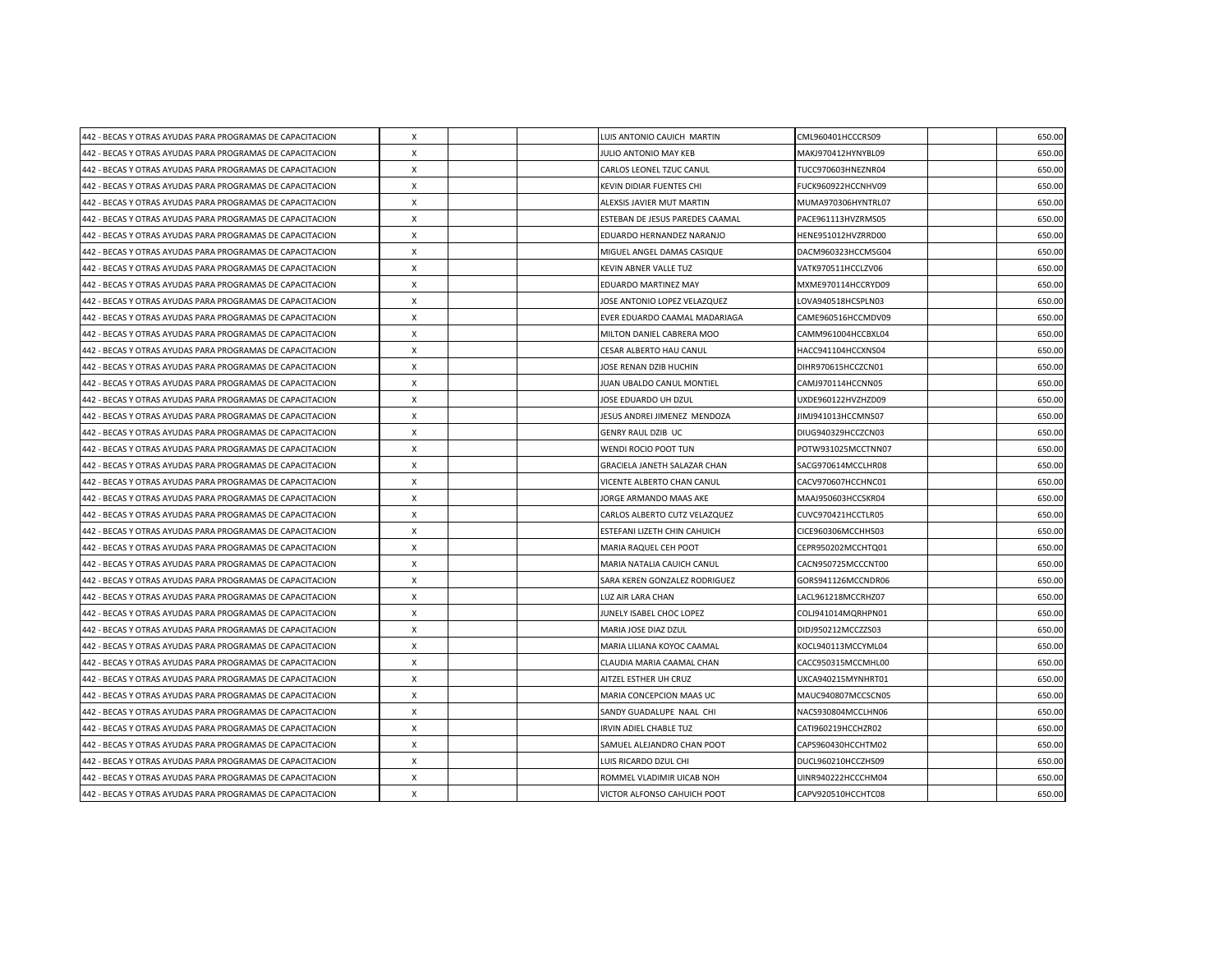| 442 - BECAS Y OTRAS AYUDAS PARA PROGRAMAS DE CAPACITACION | X                         |  | BENJAMIN GUADALUPE HUCHIN XOOL   | HUXB960311HCCCLN07 | 650.00 |
|-----------------------------------------------------------|---------------------------|--|----------------------------------|--------------------|--------|
| 442 - BECAS Y OTRAS AYUDAS PARA PROGRAMAS DE CAPACITACION | X                         |  | SALVADOR ALBERTO LOPEZ CAUICH    | LOCS941117HCCPCL03 | 650.00 |
| 442 - BECAS Y OTRAS AYUDAS PARA PROGRAMAS DE CAPACITACION | X                         |  | EDUARDO JOSE MEDINA CHAN         | MECE951013HCCDHD00 | 650.00 |
| 442 - BECAS Y OTRAS AYUDAS PARA PROGRAMAS DE CAPACITACION | $\boldsymbol{\mathsf{X}}$ |  | TONATHIU JHONATHAN UICAB CAN     | UICT941223HCCCNN02 | 650.00 |
| 442 - BECAS Y OTRAS AYUDAS PARA PROGRAMAS DE CAPACITACION | X                         |  | VICTOR EDUARDO VIVAS PEREZ       | VIPV960722HCCVRC03 | 650.00 |
| 442 - BECAS Y OTRAS AYUDAS PARA PROGRAMAS DE CAPACITACION | X                         |  | LUIS PERFECTO CHAN CAUICH        | CACL950418HCCHCS08 | 650.00 |
| 442 - BECAS Y OTRAS AYUDAS PARA PROGRAMAS DE CAPACITACION | $\boldsymbol{\mathsf{X}}$ |  | ERIK ALFREDO SUNZA HERNANDEZ     | SUHE931027HCCNRR06 | 650.00 |
| 442 - BECAS Y OTRAS AYUDAS PARA PROGRAMAS DE CAPACITACION | Х                         |  | ABNER MUÑOZ PEÑA                 | MUPA970128HCCXXB00 | 650.00 |
| 442 - BECAS Y OTRAS AYUDAS PARA PROGRAMAS DE CAPACITACION | $\boldsymbol{\mathsf{X}}$ |  | FELIPE DE JESUS CHI CAUICH       | CICF950704HCCHCL09 | 650.00 |
| 442 - BECAS Y OTRAS AYUDAS PARA PROGRAMAS DE CAPACITACION | $\boldsymbol{\mathsf{X}}$ |  | NEHMIAS MIGUEL CAAMAL KU         | CAKN950123HCCMXH01 | 650.00 |
| 442 - BECAS Y OTRAS AYUDAS PARA PROGRAMAS DE CAPACITACION | X                         |  | ANGEL GABRIEL YAM PAT            | YAPA970703HCCMTN02 | 650.00 |
| 442 - BECAS Y OTRAS AYUDAS PARA PROGRAMAS DE CAPACITACION | $\times$                  |  | FREDDY JOSE MAY MAY              | MAMF960902HYNYYR08 | 650.00 |
| 442 - BECAS Y OTRAS AYUDAS PARA PROGRAMAS DE CAPACITACION | X                         |  | JOSE FLORENTINO DZUL MOO         | DUMF950401HCCZXL07 | 650.00 |
| 442 - BECAS Y OTRAS AYUDAS PARA PROGRAMAS DE CAPACITACION | $\boldsymbol{\mathsf{X}}$ |  | JOEL ANTONIO ROSADO CHAN         | ROCJ961121HYNSHL03 | 650.00 |
| 442 - BECAS Y OTRAS AYUDAS PARA PROGRAMAS DE CAPACITACION | $\boldsymbol{\mathsf{X}}$ |  | FRANCISCO GUADALUPE CANUL ORTEGA | CAOF951121HCCNRR03 | 650.00 |
| 442 - BECAS Y OTRAS AYUDAS PARA PROGRAMAS DE CAPACITACION | X                         |  | JOSE LIZANDRO KU VAZQUEZ         | KUVL970705HYNXZZ06 | 650.00 |
| 442 - BECAS Y OTRAS AYUDAS PARA PROGRAMAS DE CAPACITACION | $\boldsymbol{\mathsf{X}}$ |  | PEDRO ESTEBAN SALAZAR CANUL      | SACP960815HCCLND01 | 650.00 |
| 442 - BECAS Y OTRAS AYUDAS PARA PROGRAMAS DE CAPACITACION | X                         |  | JOSE EDUARDO MIS MAY             | MIME940928MCCSYD01 | 650.00 |
| 442 - BECAS Y OTRAS AYUDAS PARA PROGRAMAS DE CAPACITACION | X                         |  | <b>CARLOS ALBERTO TZEEK EK</b>   | TEEC960407HCCZKR01 | 650.00 |
| 442 - BECAS Y OTRAS AYUDAS PARA PROGRAMAS DE CAPACITACION | $\boldsymbol{\mathsf{X}}$ |  | MANUEL ANDRES KANTUN CHAN        | KACM951231HYNNHN03 | 650.00 |
| 442 - BECAS Y OTRAS AYUDAS PARA PROGRAMAS DE CAPACITACION | $\boldsymbol{\mathsf{X}}$ |  | ELISEO CAUICH TUN                | CATE950715HCCNL04  | 650.00 |
| 442 - BECAS Y OTRAS AYUDAS PARA PROGRAMAS DE CAPACITACION | X                         |  | <b>ISRAEL CHAVEZ CABRERA</b>     | CACI950607HCCHBS04 | 650.00 |
| 442 - BECAS Y OTRAS AYUDAS PARA PROGRAMAS DE CAPACITACION | X                         |  | LENNIN DE ANGEL WITZ KU          | WIKL920823HCCTXN01 | 650.00 |
| 442 - BECAS Y OTRAS AYUDAS PARA PROGRAMAS DE CAPACITACION | X                         |  | CARLOS ENRIQUE CHABLE CHI        | CACC930615HCCHHR07 | 650.00 |
| 442 - BECAS Y OTRAS AYUDAS PARA PROGRAMAS DE CAPACITACION | X                         |  | JOSE ESTEBAN VERA CASANOVA       | VECE951101HMCRSS06 | 650.00 |
| 442 - BECAS Y OTRAS AYUDAS PARA PROGRAMAS DE CAPACITACION | $\times$                  |  | JOSE ISAIAS CANCHE DZIB          | CADI970216HCCNZS05 | 650.00 |
| 442 - BECAS Y OTRAS AYUDAS PARA PROGRAMAS DE CAPACITACION | $\boldsymbol{\mathsf{X}}$ |  | <b>GERARDO HERNANDEZ JUAREZ</b>  | HEJG940319HVZRRR08 | 650.00 |
| 442 - BECAS Y OTRAS AYUDAS PARA PROGRAMAS DE CAPACITACION | X                         |  | JESSER ARMANDO TUYUB DIAZ        | TUDJ960822HCCYZS02 | 650.00 |
| 442 - BECAS Y OTRAS AYUDAS PARA PROGRAMAS DE CAPACITACION | $\times$                  |  | MIGUEL ANGEL CAN EK              | CAEM930928MCCNKG09 | 650.00 |
| 442 - BECAS Y OTRAS AYUDAS PARA PROGRAMAS DE CAPACITACION | X                         |  | CESAR ANTONIO CAAMAL PECH        | CAPC960810HCCMCS09 | 650.00 |
| 442 - BECAS Y OTRAS AYUDAS PARA PROGRAMAS DE CAPACITACION | $\boldsymbol{\mathsf{X}}$ |  | OSWALDO HERNAN CANUL CONTRERAS   | CXCO951010HCCNNS00 | 650.00 |
| 442 - BECAS Y OTRAS AYUDAS PARA PROGRAMAS DE CAPACITACION | $\boldsymbol{\mathsf{X}}$ |  | DIEGO ARCANGEL POOT POOT         | POPD940317HCCTTG02 | 650.00 |
| 442 - BECAS Y OTRAS AYUDAS PARA PROGRAMAS DE CAPACITACION | $\times$                  |  | JESUS ENRIQUE UICAB CAUICH       | UICJ951101HCCCCS09 | 650.00 |
| 442 - BECAS Y OTRAS AYUDAS PARA PROGRAMAS DE CAPACITACION | $\boldsymbol{\mathsf{X}}$ |  | EDWAR RONEL MAY YAH              | MAYE941007HYNYHD00 | 650.00 |
| 442 - BECAS Y OTRAS AYUDAS PARA PROGRAMAS DE CAPACITACION | X                         |  | LUIS DONALDO POOT MARTINEZ       | POML941008HCCTRS07 | 650.00 |
| 442 - BECAS Y OTRAS AYUDAS PARA PROGRAMAS DE CAPACITACION | X                         |  | JONATHAN EK CANUL                | EXCJ970205HCCKNN06 | 650.00 |
| 442 - BECAS Y OTRAS AYUDAS PARA PROGRAMAS DE CAPACITACION | X                         |  | LUIS ANGEL MAY CHI               | MACL970208HCCYHS04 | 650.00 |
| 442 - BECAS Y OTRAS AYUDAS PARA PROGRAMAS DE CAPACITACION | $\boldsymbol{\mathsf{X}}$ |  | JONATHAN MARTIN CASTILLO DZUL    | CADJ920914HQRSZN03 | 650.00 |
| 442 - BECAS Y OTRAS AYUDAS PARA PROGRAMAS DE CAPACITACION | $\boldsymbol{\mathsf{X}}$ |  | EDWIN JESUS BRITO FLORES         | BIFE960621HTCRLD06 | 650.00 |
| 442 - BECAS Y OTRAS AYUDAS PARA PROGRAMAS DE CAPACITACION | X                         |  | ALDO LEONEL PUCH AKE             | PUAA931207HCCCKL08 | 650.00 |
| 442 - BECAS Y OTRAS AYUDAS PARA PROGRAMAS DE CAPACITACION | $\pmb{\times}$            |  | THOMAS ANDRES ALPUCHE MAY        | AUMT941030HYNLYH06 | 650.00 |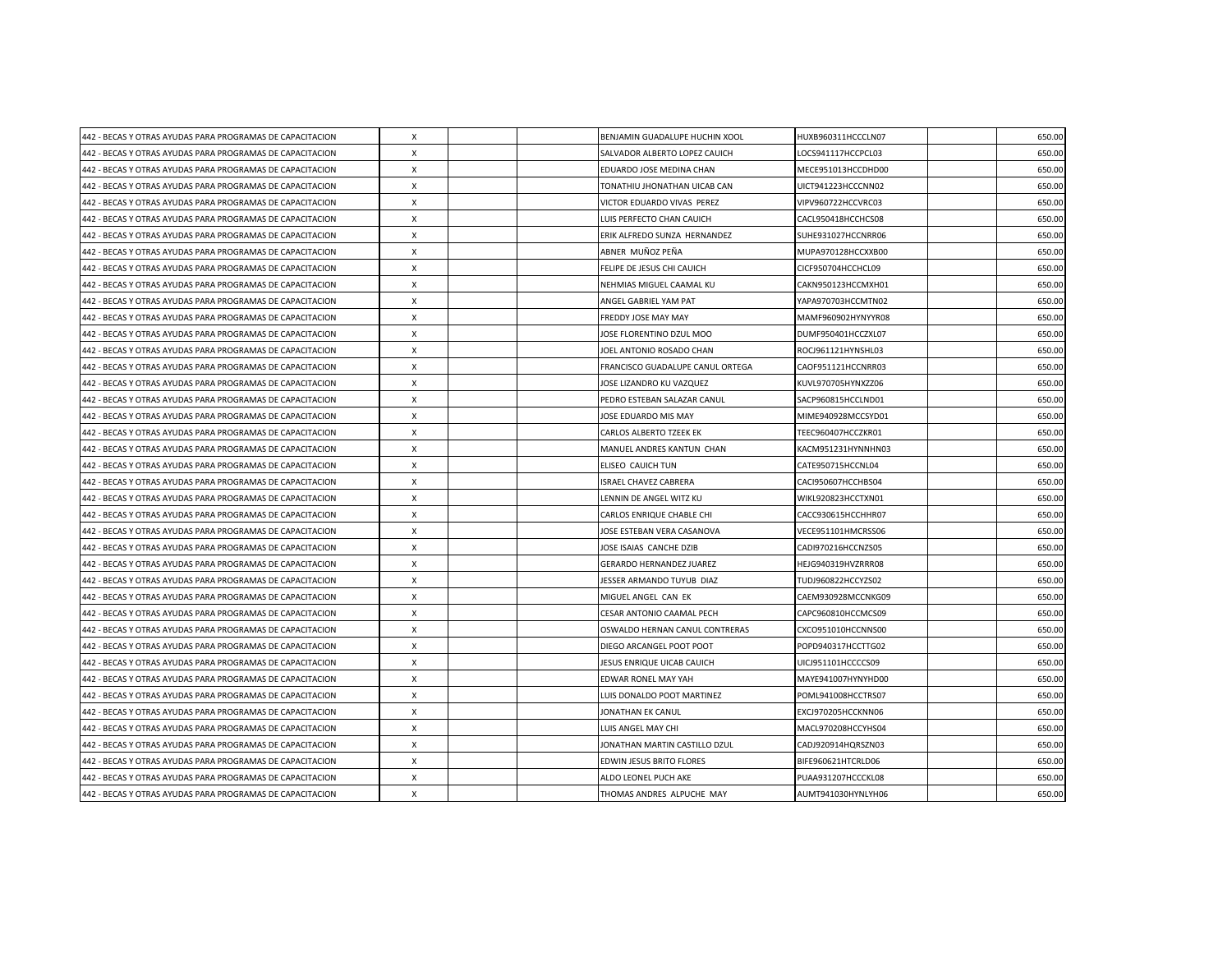| 442 - BECAS Y OTRAS AYUDAS PARA PROGRAMAS DE CAPACITACION | X                         |  | MIGUEL ENRIQUE BLANQUETO PACAB    | BAPM931015HYNLCG04 | 650.00 |
|-----------------------------------------------------------|---------------------------|--|-----------------------------------|--------------------|--------|
| 442 - BECAS Y OTRAS AYUDAS PARA PROGRAMAS DE CAPACITACION | X                         |  | NORA ANDREA PECH DOMINGUEZ        | PEDN960801MCCCMR06 | 650.00 |
| 442 - BECAS Y OTRAS AYUDAS PARA PROGRAMAS DE CAPACITACION | X                         |  | EDUARDO COHUO KU                  | COKE930118HCCHXD09 | 650.00 |
| 442 - BECAS Y OTRAS AYUDAS PARA PROGRAMAS DE CAPACITACION | $\boldsymbol{\mathsf{X}}$ |  | YADY CARMINA UICAB CHUC           | UICY931208MCCCHD09 | 650.00 |
| 442 - BECAS Y OTRAS AYUDAS PARA PROGRAMAS DE CAPACITACION | X                         |  | DIANA MARIA AKE CHI               | AECD930520MCCKHN06 | 650.00 |
| 442 - BECAS Y OTRAS AYUDAS PARA PROGRAMAS DE CAPACITACION | X                         |  | ALEXIS MISAEL HAAS POOL           | HAPA960616HCCSLL00 | 650.00 |
| 442 - BECAS Y OTRAS AYUDAS PARA PROGRAMAS DE CAPACITACION | $\boldsymbol{\mathsf{X}}$ |  | JOSE ARIDAEL UC COUOH             | UXCA970319HCCCHR07 | 650.00 |
| 442 - BECAS Y OTRAS AYUDAS PARA PROGRAMAS DE CAPACITACION | Х                         |  | MIGUEL ANGEL EUAN TAMAY           | EUTM970825HQRNMG07 | 650.00 |
| 442 - BECAS Y OTRAS AYUDAS PARA PROGRAMAS DE CAPACITACION | $\boldsymbol{\mathsf{X}}$ |  | JORGE ENRIQUE COUOH CAAMAL        | COCJ970206HCCHMR00 | 650.00 |
| 442 - BECAS Y OTRAS AYUDAS PARA PROGRAMAS DE CAPACITACION | $\boldsymbol{\mathsf{X}}$ |  | ESTEBAN DZUL KUK                  | DUKE970830HCCZKS05 | 650.00 |
| 442 - BECAS Y OTRAS AYUDAS PARA PROGRAMAS DE CAPACITACION | X                         |  | DANIEL ERNESTO RENDON MUÑOZ       | REMD960620HYNNXN02 | 650.00 |
| 442 - BECAS Y OTRAS AYUDAS PARA PROGRAMAS DE CAPACITACION | $\boldsymbol{\mathsf{X}}$ |  | JOSE MARIA CAN CAHUICH            | CACM950829HCCNHR03 | 650.00 |
| 442 - BECAS Y OTRAS AYUDAS PARA PROGRAMAS DE CAPACITACION | X                         |  | VICTOR MANUEL UC HAAS             | UXHV961030HCCCSC02 | 650.00 |
| 442 - BECAS Y OTRAS AYUDAS PARA PROGRAMAS DE CAPACITACION | $\boldsymbol{\mathsf{X}}$ |  | CESAR JOSE BRITO MEDINA           | BIMC970125HCCRDS00 | 650.00 |
| 442 - BECAS Y OTRAS AYUDAS PARA PROGRAMAS DE CAPACITACION | $\boldsymbol{\mathsf{X}}$ |  | YAEL ALFONSO GERONIMO GONZALEZ    | GEGY970612HCCRNL05 | 650.00 |
| 442 - BECAS Y OTRAS AYUDAS PARA PROGRAMAS DE CAPACITACION | X                         |  | WILFRIDO EMMANUEL KANTUN DAMIAN   | KADW970222HCCNML02 | 650.00 |
| 442 - BECAS Y OTRAS AYUDAS PARA PROGRAMAS DE CAPACITACION | $\boldsymbol{\mathsf{X}}$ |  | JESUS ALEJANDRO SOSA SALAZAR      | SOSJ970203HCCSLS00 | 650.00 |
| 442 - BECAS Y OTRAS AYUDAS PARA PROGRAMAS DE CAPACITACION | X                         |  | RUBI ESMERALDA CHAN HUCHIN        | CAHR961210MCCHCB06 | 650.00 |
| 442 - BECAS Y OTRAS AYUDAS PARA PROGRAMAS DE CAPACITACION | X                         |  | JUAN DANIEL CHAN MAS              | CAMJ960913HCCHSN13 | 650.00 |
| 442 - BECAS Y OTRAS AYUDAS PARA PROGRAMAS DE CAPACITACION | $\boldsymbol{\mathsf{X}}$ |  | RICHAR JARI MAY UICAB             | MAUR970511HCCYCC06 | 650.00 |
| 442 - BECAS Y OTRAS AYUDAS PARA PROGRAMAS DE CAPACITACION | $\boldsymbol{\mathsf{X}}$ |  | FRANCISCO DAVID HUCHIM HUCHIM     | HUHF961019HCCCCR09 | 650.00 |
| 442 - BECAS Y OTRAS AYUDAS PARA PROGRAMAS DE CAPACITACION | X                         |  | JORGE ADRIAN CABRERA NOH          | CANJ961008HCCBHR04 | 650.00 |
| 442 - BECAS Y OTRAS AYUDAS PARA PROGRAMAS DE CAPACITACION | X                         |  | DANIEL RAMON NOH NAAL             | NOND950110HCCHLN06 | 650.00 |
| 442 - BECAS Y OTRAS AYUDAS PARA PROGRAMAS DE CAPACITACION | X                         |  | CRISTOPHER GERARDO NOH GARMA      | NOGC970726HCCHRR07 | 650.00 |
| 442 - BECAS Y OTRAS AYUDAS PARA PROGRAMAS DE CAPACITACION | X                         |  | ANGEL JESUS ALPUCHE REYES         | AURA960817HCCLYN04 | 650.00 |
| 442 - BECAS Y OTRAS AYUDAS PARA PROGRAMAS DE CAPACITACION | $\times$                  |  | DAMARIS JAZMIN YAM HUCHIN         | YAHD961218MYNMCM00 | 650.00 |
| 442 - BECAS Y OTRAS AYUDAS PARA PROGRAMAS DE CAPACITACION | X                         |  | KATIA SHARELY LEON MAY            | LEMK960412MCCNYT09 | 650.00 |
| 442 - BECAS Y OTRAS AYUDAS PARA PROGRAMAS DE CAPACITACION | X                         |  | JOSE ALBERTO PECH CERVERA         | PECA950628HCCCRL06 | 650.00 |
| 442 - BECAS Y OTRAS AYUDAS PARA PROGRAMAS DE CAPACITACION | $\times$                  |  | DAVID ISRAEL CAHUN EUAN           | CAED941219HCCHNV07 | 650.00 |
| 442 - BECAS Y OTRAS AYUDAS PARA PROGRAMAS DE CAPACITACION | X                         |  | JOSUE OSEAS TUN CHI               | TUCJ950910HCCNHS04 | 650.00 |
| 442 - BECAS Y OTRAS AYUDAS PARA PROGRAMAS DE CAPACITACION | $\boldsymbol{\mathsf{X}}$ |  | MARIA PATRICIA POOT CHAN          | POCP960303MCCTHT01 | 650.00 |
| 442 - BECAS Y OTRAS AYUDAS PARA PROGRAMAS DE CAPACITACION | $\boldsymbol{\mathsf{X}}$ |  | ERIC ADRIAN ALCOCER SIMA          | AOSE960516HCCLMR09 | 650.00 |
| 442 - BECAS Y OTRAS AYUDAS PARA PROGRAMAS DE CAPACITACION | $\times$                  |  | JOSE REYNALDO CEH POOT            | CEPR951126HCCHTY00 | 650.00 |
| 442 - BECAS Y OTRAS AYUDAS PARA PROGRAMAS DE CAPACITACION | $\boldsymbol{\mathsf{X}}$ |  | <b>GLENDYS DANIELA CAHUICH EK</b> | CAEG941228MCCCKL01 | 650.00 |
| 442 - BECAS Y OTRAS AYUDAS PARA PROGRAMAS DE CAPACITACION | X                         |  | INGRID KARINA CAN MAS             | CAMI960726MCCNSN05 | 650.00 |
| 442 - BECAS Y OTRAS AYUDAS PARA PROGRAMAS DE CAPACITACION | X                         |  | <b>ESTEBAN PUCH CHAN</b>          | PUCE951226HCCCHS07 | 650.00 |
| 442 - BECAS Y OTRAS AYUDAS PARA PROGRAMAS DE CAPACITACION | X                         |  | EDUARDO ENRIQUE EK PECH           | EXPE960217HCCKCD06 | 650.00 |
| 442 - BECAS Y OTRAS AYUDAS PARA PROGRAMAS DE CAPACITACION | $\boldsymbol{\mathsf{X}}$ |  | JOSE GUADALUPE DZIB CHIN          | DICG960223HCCZHD06 | 650.00 |
| 442 - BECAS Y OTRAS AYUDAS PARA PROGRAMAS DE CAPACITACION | $\boldsymbol{\mathsf{X}}$ |  | CARLOS ANTONIO PUC CAAMAL         | PUCC941017HCCCMR06 | 650.00 |
| 442 - BECAS Y OTRAS AYUDAS PARA PROGRAMAS DE CAPACITACION | X                         |  | CESAR ANDRES DZIB TUN             | DITC930922HCCZNS07 | 650.00 |
| 442 - BECAS Y OTRAS AYUDAS PARA PROGRAMAS DE CAPACITACION | $\pmb{\times}$            |  | MILKA IRENE COOL CONTRERAS        | COCM961103MCCLNL01 | 650.00 |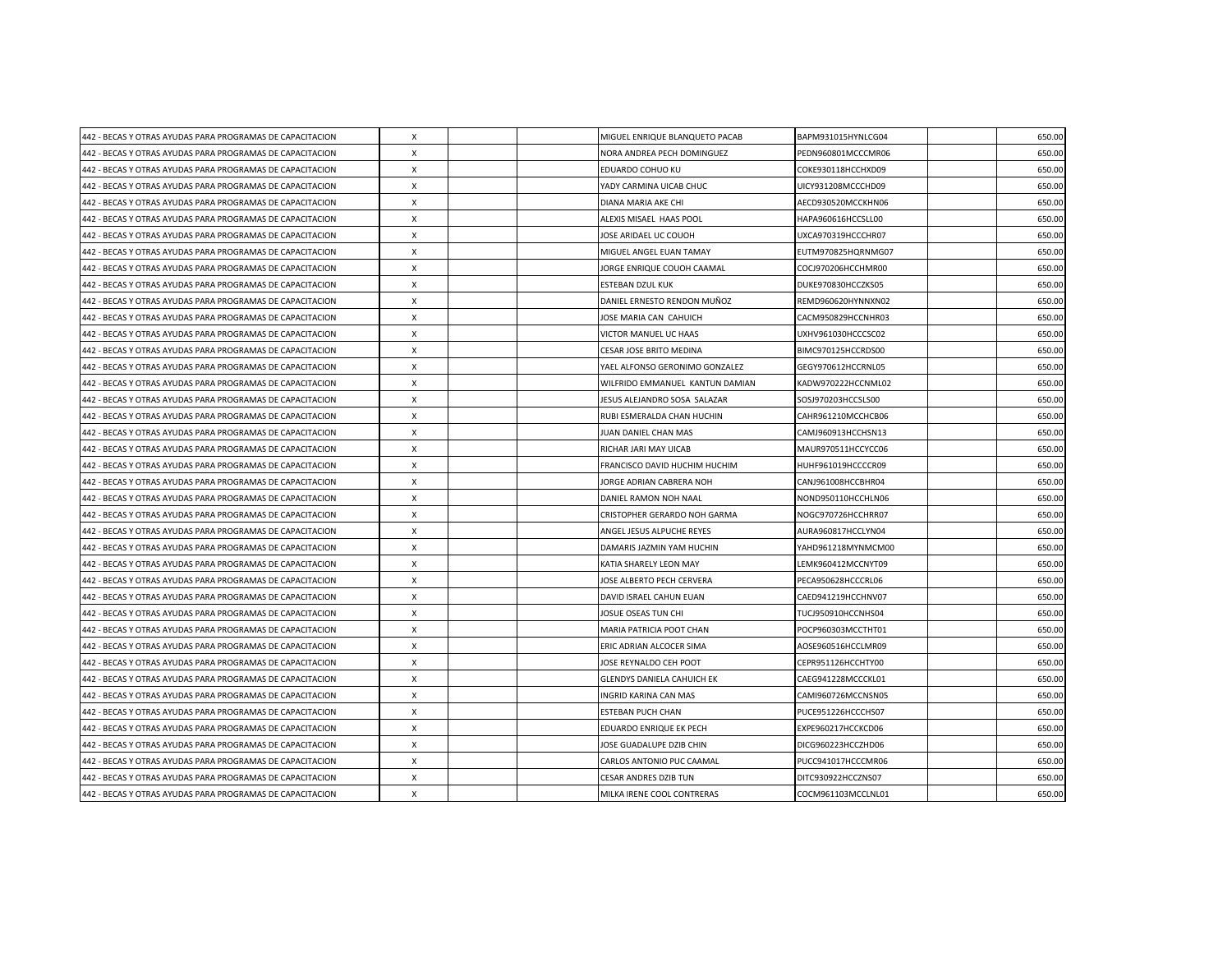| 442 - BECAS Y OTRAS AYUDAS PARA PROGRAMAS DE CAPACITACION | X                         |  | KARLA PAOLA HUCHIN PUC              | HUPK970729MCCCCR02 | 650.00 |
|-----------------------------------------------------------|---------------------------|--|-------------------------------------|--------------------|--------|
| 442 - BECAS Y OTRAS AYUDAS PARA PROGRAMAS DE CAPACITACION | X                         |  | DAFNE VIANELI BACAB CAAMAL          | BACD961108MCCCMF01 | 650.00 |
| 442 - BECAS Y OTRAS AYUDAS PARA PROGRAMAS DE CAPACITACION | $\boldsymbol{\mathsf{X}}$ |  | LIBNI AZAEL MAAS HERNANDEZ          | MAHL960526HCCSRB02 | 650.00 |
| 442 - BECAS Y OTRAS AYUDAS PARA PROGRAMAS DE CAPACITACION | $\boldsymbol{\mathsf{X}}$ |  | LIUVITZA GUADALUPE CHI HERRERA      | CIHL961206MQRHRV03 | 650.00 |
| 442 - BECAS Y OTRAS AYUDAS PARA PROGRAMAS DE CAPACITACION | X                         |  | CINTHYA DEL CARMEN CHAN DZIB        | CADC960222MCCHZN02 | 650.00 |
| 442 - BECAS Y OTRAS AYUDAS PARA PROGRAMAS DE CAPACITACION | $\boldsymbol{\mathsf{X}}$ |  | JENNIFER ABIGAIL UC CENTENO         | UXCJ950805MCCCNN00 | 650.00 |
| 442 - BECAS Y OTRAS AYUDAS PARA PROGRAMAS DE CAPACITACION | X                         |  | FABIOLA MEZA MAY                    | MEMF941226MCCZYB08 | 650.00 |
| 442 - BECAS Y OTRAS AYUDAS PARA PROGRAMAS DE CAPACITACION | X                         |  | AZELA GUADALUPE KANTUN CAN          | FXCA941207MCCNNZ08 | 650.00 |
| 442 - BECAS Y OTRAS AYUDAS PARA PROGRAMAS DE CAPACITACION | $\boldsymbol{\mathsf{X}}$ |  | <b>GERARDO ANTONIO PACAB PRIETO</b> | PAPG930217HYNCRR01 | 650.00 |
| 442 - BECAS Y OTRAS AYUDAS PARA PROGRAMAS DE CAPACITACION | $\boldsymbol{\mathsf{X}}$ |  | DIANA BEATRIZ KU CIH                | KUCD950919MYNXHN09 | 650.00 |
| 442 - BECAS Y OTRAS AYUDAS PARA PROGRAMAS DE CAPACITACION | $\mathsf{x}$              |  | GERARDO ALFONSO AYIL CHAN           | AICG950813HCCYHR07 | 650.00 |
| 442 - BECAS Y OTRAS AYUDAS PARA PROGRAMAS DE CAPACITACION | $\boldsymbol{\mathsf{x}}$ |  | DELMI IRACEMA CHABLE YAH            | CAYD881025MCCHHL08 | 650.00 |
| 442 - BECAS Y OTRAS AYUDAS PARA PROGRAMAS DE CAPACITACION | X                         |  | REYNA CAROLINA POOL CAUICH          | POCR950527MYNLCY09 | 650.00 |
| 442 - BECAS Y OTRAS AYUDAS PARA PROGRAMAS DE CAPACITACION | X                         |  | KARIME ANGELICA POOT UUH            | POUK940806MCCTHR07 | 650.00 |
| 442 - BECAS Y OTRAS AYUDAS PARA PROGRAMAS DE CAPACITACION | $\times$                  |  | ANDRE JAFET CAAMAL TUN              | CATA931202HCCMNN04 | 650.00 |
| 442 - BECAS Y OTRAS AYUDAS PARA PROGRAMAS DE CAPACITACION | X                         |  | ADDAN JESUS VALLADARES COLLI        | VXCA931222HCCLLD07 | 650.00 |
| 442 - BECAS Y OTRAS AYUDAS PARA PROGRAMAS DE CAPACITACION | $\boldsymbol{\mathsf{X}}$ |  | FRANKLIN ALEJANDRO COHUO CHI        | COCF940803HCCHHR00 | 650.00 |
| 442 - BECAS Y OTRAS AYUDAS PARA PROGRAMAS DE CAPACITACION | $\times$                  |  | FLAVIO EDUARDO BALAN CAAMAS         | BACF941101HCCLML07 | 650.00 |
| 442 - BECAS Y OTRAS AYUDAS PARA PROGRAMAS DE CAPACITACION | $\times$                  |  | KEREN CRISTINA TUN BALAM            | TUBK940827MCCNLR03 | 650.00 |
| 442 - BECAS Y OTRAS AYUDAS PARA PROGRAMAS DE CAPACITACION | X                         |  | JAVIER ANTONIO CHI DZUL             | CIDJ940314HCCHZV01 | 650.00 |
| 442 - BECAS Y OTRAS AYUDAS PARA PROGRAMAS DE CAPACITACION | X                         |  | MARIA GUADALUPE NAAL EK             | NAEG941212MCCLKD06 | 650.00 |
| 442 - BECAS Y OTRAS AYUDAS PARA PROGRAMAS DE CAPACITACION | X                         |  | <b>GRACIELA BEATRIZ YAH BALAM</b>   | YABG940504MCCHLR00 | 650.00 |
| 442 - BECAS Y OTRAS AYUDAS PARA PROGRAMAS DE CAPACITACION | X                         |  | DELMY AREMY PECH BACAB              | PEBD930328MCCCCL00 | 650.00 |
| 442 - BECAS Y OTRAS AYUDAS PARA PROGRAMAS DE CAPACITACION | $\times$                  |  | ANTONIA MARGARITA SALAZAR CHI       | SACA930905MCCLHN03 | 650.00 |
| 442 - BECAS Y OTRAS AYUDAS PARA PROGRAMAS DE CAPACITACION | X                         |  | MARIA CONCEPCION MAAS UC            | MAUC940807MCCSCN05 | 650.00 |
| 442 - BECAS Y OTRAS AYUDAS PARA PROGRAMAS DE CAPACITACION | $\times$                  |  | NITMAR ITZEL PAT MORENO             | PAMN931024MYNTRT01 | 650.00 |
| 442 - BECAS Y OTRAS AYUDAS PARA PROGRAMAS DE CAPACITACION | $\boldsymbol{\mathsf{X}}$ |  | JUAN MANUEL COCOM RIVERO            | CORJ950719HCCCVN08 | 650.00 |
| 442 - BECAS Y OTRAS AYUDAS PARA PROGRAMAS DE CAPACITACION | $\times$                  |  | YANDERI YAZARETH EUAN CHAN          | EUCY970205MCCNHN06 | 650.00 |
| 442 - BECAS Y OTRAS AYUDAS PARA PROGRAMAS DE CAPACITACION | $\times$                  |  | ANGEL RICARDO CHAN MAAS             | CAMA961003HCCHSN07 | 650.00 |
| 442 - BECAS Y OTRAS AYUDAS PARA PROGRAMAS DE CAPACITACION | X                         |  | EDUAR LIZARDO DEL JESUS CHAN PINZON | CAPE970124HYNHND17 | 650.00 |
| 442 - BECAS Y OTRAS AYUDAS PARA PROGRAMAS DE CAPACITACION | $\times$                  |  | CINTHIA CRISTINA CANTO ZIB          | CAZC950625MYNNBN09 | 650.00 |
| 442 - BECAS Y OTRAS AYUDAS PARA PROGRAMAS DE CAPACITACION | X                         |  | CESAR ANTONIO CAAMAL PECH           | CAPC960810HCCMCS09 | 650.00 |
| 442 - BECAS Y OTRAS AYUDAS PARA PROGRAMAS DE CAPACITACION | X                         |  | ARIADNE DEL CARMEN PEREYRA REYES    | PERA970718MYNRYR07 | 650.00 |
| 442 - BECAS Y OTRAS AYUDAS PARA PROGRAMAS DE CAPACITACION | X                         |  | DOLORES DEL ROSARIO LOPEZ UC        | LOUD960117MCCPCL05 | 650.00 |
| 442 - BECAS Y OTRAS AYUDAS PARA PROGRAMAS DE CAPACITACION | X                         |  | JOSUE OSEAS TUN CHI                 | TUCJ950910HCCNHS04 | 650.00 |
| 442 - BECAS Y OTRAS AYUDAS PARA PROGRAMAS DE CAPACITACION | X                         |  | LUIS ANTONIO AKE AKE                | AEAL960207HCCKKS09 | 650.00 |
| 442 - BECAS Y OTRAS AYUDAS PARA PROGRAMAS DE CAPACITACION | X                         |  | MARTHA BRISEIDA RUELAS BEYTIA       | RUBM951204MYNLR04  | 650.00 |
| 442 - BECAS Y OTRAS AYUDAS PARA PROGRAMAS DE CAPACITACION | $\boldsymbol{\mathsf{X}}$ |  | JOSE GAUDENCIO MISS KU              | MIKG921102HCCSXD03 | 650.00 |
| 442 - BECAS Y OTRAS AYUDAS PARA PROGRAMAS DE CAPACITACION | $\boldsymbol{\mathsf{X}}$ |  | CARLOS EDUARDO CANCHE CANCHE        | CACC941015HCCNNR04 | 650.00 |
| 442 - BECAS Y OTRAS AYUDAS PARA PROGRAMAS DE CAPACITACION | X                         |  | CARLOS MISAEL CAHUICH CHI           | CACC940415HCCHHR06 | 650.00 |
| 442 - BECAS Y OTRAS AYUDAS PARA PROGRAMAS DE CAPACITACION | $\pmb{\times}$            |  | CARLOS HUMBERTO PECH CAMAS          | PECC940212HCCCMR00 | 650.00 |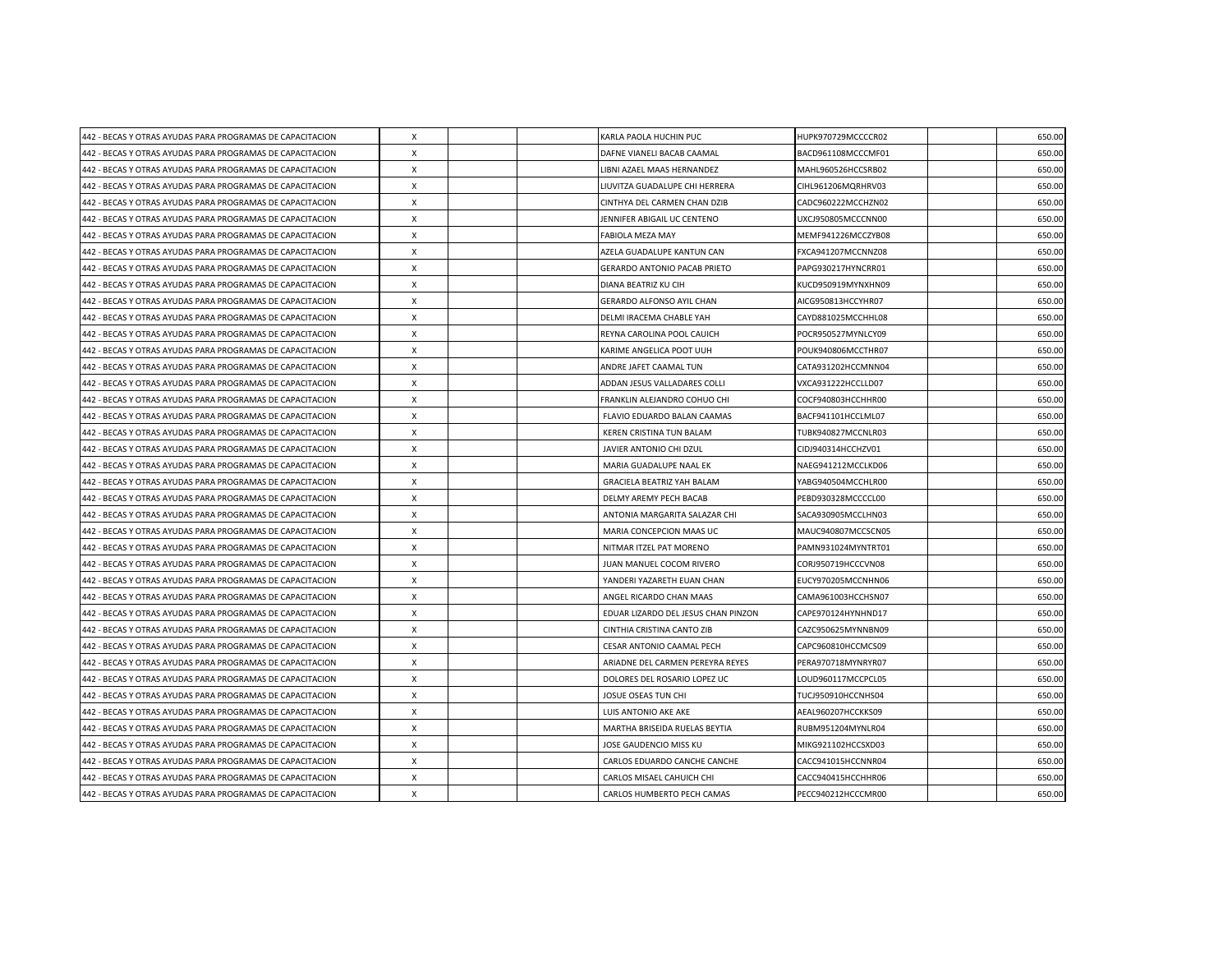| 442 - BECAS Y OTRAS AYUDAS PARA PROGRAMAS DE CAPACITACION | $\boldsymbol{\mathsf{X}}$ |  | ALICIA TURRIZA AKE                   | TUAA940223MCCRKL01 | 650.00 |
|-----------------------------------------------------------|---------------------------|--|--------------------------------------|--------------------|--------|
| 442 - BECAS Y OTRAS AYUDAS PARA PROGRAMAS DE CAPACITACION | X                         |  | MAGALY GUADALUPE MAAS MUKUL          | MAMM940627MCCSKG00 | 650.00 |
| 442 - BECAS Y OTRAS AYUDAS PARA PROGRAMAS DE CAPACITACION | $\boldsymbol{\mathsf{X}}$ |  | <b>ISRAEL ANTONIO COHUO AKE</b>      | COAI940405HCCHKS08 | 650.00 |
| 442 - BECAS Y OTRAS AYUDAS PARA PROGRAMAS DE CAPACITACION | $\boldsymbol{\mathsf{X}}$ |  | LUIS ENRIQUE GONZALEZ DZUL           | GODL931202HCCNZS09 | 650.00 |
| 442 - BECAS Y OTRAS AYUDAS PARA PROGRAMAS DE CAPACITACION | X                         |  | EDUARDO SALOME LOPEZ MENDEZ          | LOME950718HCCPND02 | 650.00 |
| 442 - BECAS Y OTRAS AYUDAS PARA PROGRAMAS DE CAPACITACION | $\boldsymbol{\mathsf{X}}$ |  | ERIK ALFREDO SUNZA HERNANDEZ         | SUHE931027HCCNRR06 | 650.00 |
| 442 - BECAS Y OTRAS AYUDAS PARA PROGRAMAS DE CAPACITACION | X                         |  | CARLOS ALBERTO POOT CHAN             | POCC941028HCCTHR09 | 650.00 |
| 442 - BECAS Y OTRAS AYUDAS PARA PROGRAMAS DE CAPACITACION | X                         |  | CARLOS ENRIQUE REYES XOOL            | REXC940702HCCYLR06 | 650.00 |
| 442 - BECAS Y OTRAS AYUDAS PARA PROGRAMAS DE CAPACITACION | $\boldsymbol{\mathsf{X}}$ |  | ARIANNA ABIGAIL CHI DZIB             | CIDA950721MCCHZR08 | 650.00 |
| 442 - BECAS Y OTRAS AYUDAS PARA PROGRAMAS DE CAPACITACION | $\boldsymbol{\mathsf{X}}$ |  | ENRIQUE MANUEL AKE UCAN              | AEUE930417HCCKCN05 | 650.00 |
| 442 - BECAS Y OTRAS AYUDAS PARA PROGRAMAS DE CAPACITACION | $\mathsf{x}$              |  | <b>ILEANA PATRICIA DZIB PAT</b>      | DIPI960624MCCZTL03 | 650.00 |
| 442 - BECAS Y OTRAS AYUDAS PARA PROGRAMAS DE CAPACITACION | $\boldsymbol{\mathsf{x}}$ |  | CELIA MARIA DEL VALLE HERRERA        | VAHC940918MGRLRL07 | 650.00 |
| 442 - BECAS Y OTRAS AYUDAS PARA PROGRAMAS DE CAPACITACION | X                         |  | NALLELY GUADALUPE CHABLE CAUICH      | CACN941205MCCHCL02 | 650.00 |
| 442 - BECAS Y OTRAS AYUDAS PARA PROGRAMAS DE CAPACITACION | $\boldsymbol{\mathsf{X}}$ |  | FANNY ARELI CANUL HAAS               | CAHF940919MCCNSN07 | 650.00 |
| 442 - BECAS Y OTRAS AYUDAS PARA PROGRAMAS DE CAPACITACION | $\times$                  |  | IRMA SOLEDAD CHI POOT                | CIPI930806MCCHTR04 | 650.00 |
| 442 - BECAS Y OTRAS AYUDAS PARA PROGRAMAS DE CAPACITACION | X                         |  | JAVIER MINORU MATSUMOTO PINTO        | MAPJ961101HDFTNV02 | 650.00 |
| 442 - BECAS Y OTRAS AYUDAS PARA PROGRAMAS DE CAPACITACION | $\boldsymbol{\mathsf{X}}$ |  | JOSE ERMER PECH TUN                  | PETE960415HCCCNR03 | 650.00 |
| 442 - BECAS Y OTRAS AYUDAS PARA PROGRAMAS DE CAPACITACION | $\times$                  |  | VICTOR ALEXANDER REYES ANTONIO       | REAV951218HCCYNC06 | 650.00 |
| 442 - BECAS Y OTRAS AYUDAS PARA PROGRAMAS DE CAPACITACION | $\times$                  |  | WALLY MICHAEL CAHUICH CHAN           | CACW941008HCCHHL07 | 650.00 |
| 442 - BECAS Y OTRAS AYUDAS PARA PROGRAMAS DE CAPACITACION | X                         |  | LESTHER HERRERA ESPADAS              | HEEL941102HYNRSS06 | 650.00 |
| 442 - BECAS Y OTRAS AYUDAS PARA PROGRAMAS DE CAPACITACION | X                         |  | MARIO JAVIER MORENO CAAMAL           | MOCM941127HCCRMR09 | 650.00 |
| 442 - BECAS Y OTRAS AYUDAS PARA PROGRAMAS DE CAPACITACION | X                         |  | IVAN ALFREDO PEDROZA CASTILLO        | PECI950510HCCDSV07 | 650.00 |
| 442 - BECAS Y OTRAS AYUDAS PARA PROGRAMAS DE CAPACITACION | X                         |  | LUIS EDUARDO COOL CHABLE             | COCL931120HCCLHS02 | 650.00 |
| 442 - BECAS Y OTRAS AYUDAS PARA PROGRAMAS DE CAPACITACION | $\times$                  |  | ALEX ARMANDO BAUTISTA AKE            | BAAA890526HCCTKL09 | 650.00 |
| 442 - BECAS Y OTRAS AYUDAS PARA PROGRAMAS DE CAPACITACION | X                         |  | YOSSUNE NASHELY DE JESÚS ÁRVEZ PÉREZ | AEPY870930MCCRRS08 | 650.00 |
| 442 - BECAS Y OTRAS AYUDAS PARA PROGRAMAS DE CAPACITACION | $\times$                  |  | BEATRIZ ADRIANA CANUL LEON           | CALB920729MCCNNT04 | 650.00 |
| 442 - BECAS Y OTRAS AYUDAS PARA PROGRAMAS DE CAPACITACION | $\boldsymbol{\mathsf{X}}$ |  | RUBI GUADALUPE GARCIA ORDOÑEZ        | GAOR950314MCCRRB05 | 650.00 |
| 442 - BECAS Y OTRAS AYUDAS PARA PROGRAMAS DE CAPACITACION | $\times$                  |  | RUBI ESMERALDA UICAB COLLI           | UICR960428MCCCLB05 | 650.00 |
| 442 - BECAS Y OTRAS AYUDAS PARA PROGRAMAS DE CAPACITACION | $\times$                  |  | ANGEL JESUS UC CASANOVA              | UXCA860904HYNCSN03 | 650.00 |
| 442 - BECAS Y OTRAS AYUDAS PARA PROGRAMAS DE CAPACITACION | X                         |  | YADY CARMINA UICAB CHUC              | UICY931208MCCCHD09 | 650.00 |
| 442 - BECAS Y OTRAS AYUDAS PARA PROGRAMAS DE CAPACITACION | $\times$                  |  | MARIA LUISA CAUICH EK                | CAEL910902MCCCKS00 | 650.00 |
| 442 - BECAS Y OTRAS AYUDAS PARA PROGRAMAS DE CAPACITACION | X                         |  | NATANAEL PUC CANUL                   | PUCN880104HCCCNT01 | 650.00 |
| 442 - BECAS Y OTRAS AYUDAS PARA PROGRAMAS DE CAPACITACION | $\boldsymbol{\mathsf{X}}$ |  | MAYRA BEATRIZ DZIB CHIN              | DICM940626MCCZHY05 | 650.00 |
| 442 - BECAS Y OTRAS AYUDAS PARA PROGRAMAS DE CAPACITACION | X                         |  | ANA GABRIELA CALAN BALAN             | CABA931006MCCLLN07 | 650.00 |
| 442 - BECAS Y OTRAS AYUDAS PARA PROGRAMAS DE CAPACITACION | X                         |  | ALICIA KANTUN KANTUN                 | KXKA940621MCCNNL07 | 650.00 |
| 442 - BECAS Y OTRAS AYUDAS PARA PROGRAMAS DE CAPACITACION | X                         |  | NELDA DEL CARMEN CAN EK              | CAEN940714MCCNKL04 | 650.00 |
| 442 - BECAS Y OTRAS AYUDAS PARA PROGRAMAS DE CAPACITACION | X                         |  | JEHUDI ABIHU RAYGOZA JIMENEZ         | RAJJ890512HCCYMH09 | 650.00 |
| 442 - BECAS Y OTRAS AYUDAS PARA PROGRAMAS DE CAPACITACION | $\boldsymbol{\mathsf{X}}$ |  | KARLA PAOLA YAM UICAB                | YAUK940409MCCMCR07 | 650.00 |
| 442 - BECAS Y OTRAS AYUDAS PARA PROGRAMAS DE CAPACITACION | $\boldsymbol{\mathsf{X}}$ |  | LAYDA ARELI CAUICH UC                | CAUL930819MCCCCY04 | 650.00 |
| 442 - BECAS Y OTRAS AYUDAS PARA PROGRAMAS DE CAPACITACION | X                         |  | FATIMA INDIRA CAUICH NAAL            | CANF921224MCCCLT03 | 650.00 |
| 442 - BECAS Y OTRAS AYUDAS PARA PROGRAMAS DE CAPACITACION | $\pmb{\times}$            |  | MARIA DE ATOCHA LOPEZ UC             | LOUA940110MCCPCT02 | 650.00 |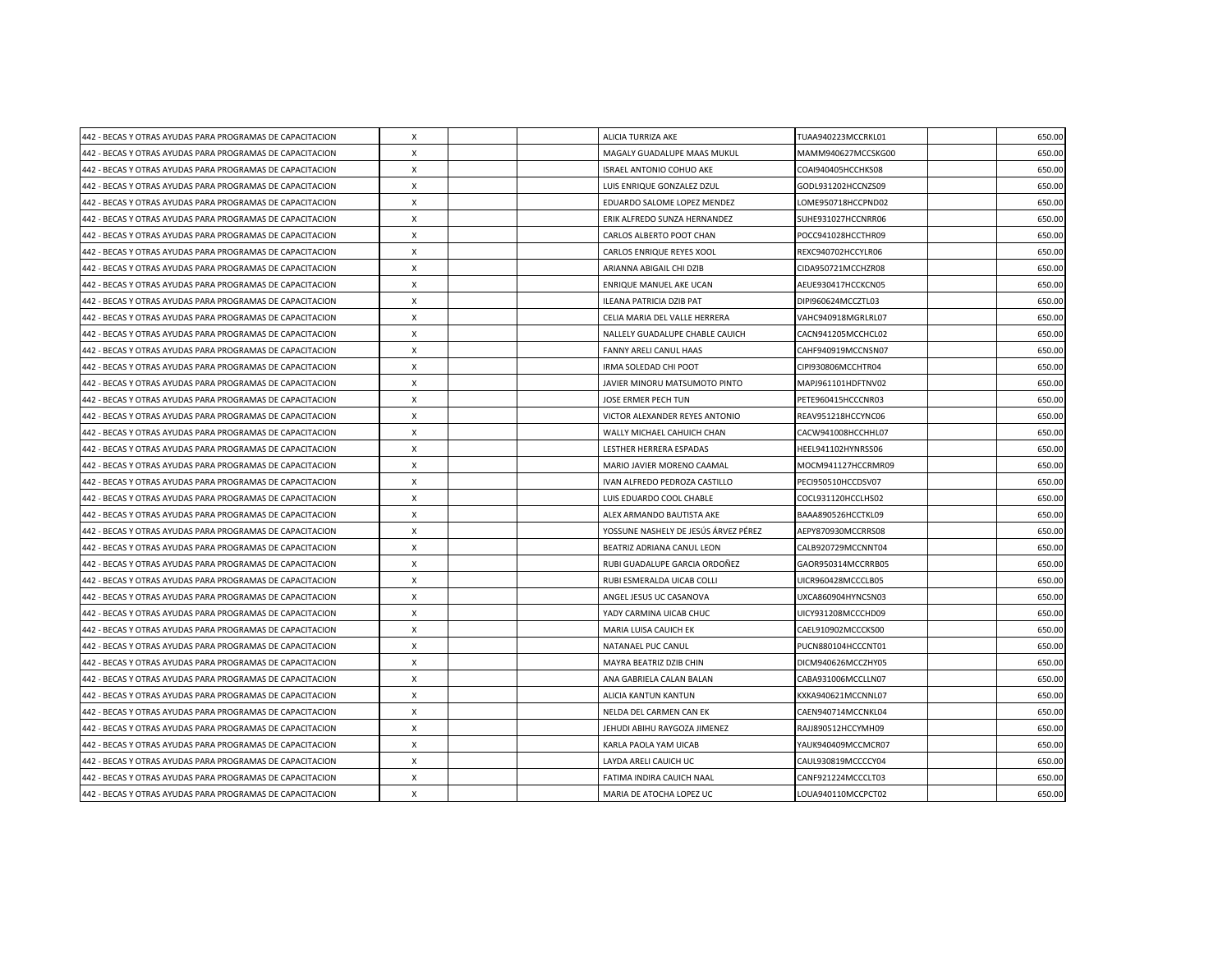| 442 - BECAS Y OTRAS AYUDAS PARA PROGRAMAS DE CAPACITACION | X                         |  | EMMA CANDELARIA CHI CHI             | CICE920413MCCHHM02 | 650.00 |
|-----------------------------------------------------------|---------------------------|--|-------------------------------------|--------------------|--------|
| 442 - BECAS Y OTRAS AYUDAS PARA PROGRAMAS DE CAPACITACION | X                         |  | CARLOS ALBERTO KEB CHI              | KECC931110HCCBHR03 | 650.00 |
| 442 - BECAS Y OTRAS AYUDAS PARA PROGRAMAS DE CAPACITACION | $\boldsymbol{\mathsf{X}}$ |  | MINELIA YASMIN CHI CORTEZ           | CICM941208MCCHRN04 | 650.00 |
| 442 - BECAS Y OTRAS AYUDAS PARA PROGRAMAS DE CAPACITACION | $\boldsymbol{\mathsf{X}}$ |  | ISIS YESSENIA ANCONA CAHUN          | AOCI950616MQRNHS09 | 650.00 |
| 442 - BECAS Y OTRAS AYUDAS PARA PROGRAMAS DE CAPACITACION | X                         |  | ANA BEATRIZ MARTIN MARTIN           | MAMA900808MYNRRN06 | 650.00 |
| 442 - BECAS Y OTRAS AYUDAS PARA PROGRAMAS DE CAPACITACION | $\boldsymbol{\mathsf{X}}$ |  | BEATRIZ ADRIANA CAUICH CANUL        | CACB941003MCCCNT06 | 650.00 |
| 442 - BECAS Y OTRAS AYUDAS PARA PROGRAMAS DE CAPACITACION | X                         |  | KARLA PAOLA HUCHIN PUC              | HUPK970729MCCCCR02 | 650.00 |
| 442 - BECAS Y OTRAS AYUDAS PARA PROGRAMAS DE CAPACITACION | X                         |  | DAFNE VIANELI BACAB CAAMAL          | BACD961108MCCCMF01 | 650.00 |
| 442 - BECAS Y OTRAS AYUDAS PARA PROGRAMAS DE CAPACITACION | $\boldsymbol{\mathsf{X}}$ |  | EDRIK EDUARDO PUC SANTIAGO          | PUSE970427HMCCND04 | 650.00 |
| 442 - BECAS Y OTRAS AYUDAS PARA PROGRAMAS DE CAPACITACION | $\boldsymbol{\mathsf{X}}$ |  | LIBNI AZAEL MAAS HERNANDEZ          | MAHL960526HCCSRB02 | 650.00 |
| 442 - BECAS Y OTRAS AYUDAS PARA PROGRAMAS DE CAPACITACION | $\mathsf{x}$              |  | LIUVITZA GUADALUPE CHI HERRERA      | CIHL961206MQRHRV03 | 650.00 |
| 442 - BECAS Y OTRAS AYUDAS PARA PROGRAMAS DE CAPACITACION | $\boldsymbol{\mathsf{x}}$ |  | ARELY ANAHI ITZA COLLI              | IACA960421MCCTLR07 | 650.00 |
| 442 - BECAS Y OTRAS AYUDAS PARA PROGRAMAS DE CAPACITACION | X                         |  | BEEIRI DE LOS ANGELES PALMA CHAN    | PACB961006MCCLHR00 | 650.00 |
| 442 - BECAS Y OTRAS AYUDAS PARA PROGRAMAS DE CAPACITACION | X                         |  | IRENE IRIDIANA CAHUICH AC           | CAAI960228MCCHCR07 | 650.00 |
| 442 - BECAS Y OTRAS AYUDAS PARA PROGRAMAS DE CAPACITACION | $\times$                  |  | MARIA DEL SOCORRO CHI CHI           | CICS951202MCCHHC07 | 650.00 |
| 442 - BECAS Y OTRAS AYUDAS PARA PROGRAMAS DE CAPACITACION | X                         |  | JADE DAYNEF CHI CORTEZ              | CICJ960411MCCHRD06 | 650.00 |
| 442 - BECAS Y OTRAS AYUDAS PARA PROGRAMAS DE CAPACITACION | $\boldsymbol{\mathsf{X}}$ |  | AUGUSTO RICARDO FERNANDEZ MENDEZ    | FEMA960407HVZRNG03 | 650.00 |
| 442 - BECAS Y OTRAS AYUDAS PARA PROGRAMAS DE CAPACITACION | $\times$                  |  | JENNIFER ABIGAIL UC CENTENO         | UXCJ950805MCCCNN00 | 650.00 |
| 442 - BECAS Y OTRAS AYUDAS PARA PROGRAMAS DE CAPACITACION | $\times$                  |  | GERARDO HERNANDEZ JUAREZ            | HEJG940319HVZRRR08 | 650.00 |
| 442 - BECAS Y OTRAS AYUDAS PARA PROGRAMAS DE CAPACITACION | X                         |  | GLORIA YARITZA ARGAEZ HUCHIN        | AAHG950413MCCRCL03 | 650.00 |
| 442 - BECAS Y OTRAS AYUDAS PARA PROGRAMAS DE CAPACITACION | X                         |  | HERMINIA JAZMÍN EK HAAS             | EXHH950823MCCKSR05 | 650.00 |
| 442 - BECAS Y OTRAS AYUDAS PARA PROGRAMAS DE CAPACITACION | X                         |  | <b>FABIOLA MEZA MAY</b>             | MEMF941226MCCZYB08 | 650.00 |
| 442 - BECAS Y OTRAS AYUDAS PARA PROGRAMAS DE CAPACITACION | X                         |  | AZELA GUADALUPE KANTUN CAN          | FXCA941207MCCNNZ08 | 650.00 |
| 442 - BECAS Y OTRAS AYUDAS PARA PROGRAMAS DE CAPACITACION | $\times$                  |  | DIEGO ADRIAN CHIM HAAS              | CIHD950424HCCHSG17 | 650.00 |
| 442 - BECAS Y OTRAS AYUDAS PARA PROGRAMAS DE CAPACITACION | X                         |  | <b>GERARDO ANTONIO PACAB PRIETO</b> | PAPG930217HYNCRR01 | 650.00 |
| 442 - BECAS Y OTRAS AYUDAS PARA PROGRAMAS DE CAPACITACION | $\times$                  |  | DIANA BEATRIZ KU CIH                | KUCD950919MYNXHN09 | 650.00 |
| 442 - BECAS Y OTRAS AYUDAS PARA PROGRAMAS DE CAPACITACION | $\boldsymbol{\mathsf{X}}$ |  | MARCOS DAVID COUOH CAUICH           | COCM950919HCCHCR07 | 650.00 |
| 442 - BECAS Y OTRAS AYUDAS PARA PROGRAMAS DE CAPACITACION | $\times$                  |  | <b>GERARDO ALFONSO AYIL CHAN</b>    | AICG950813HCCYHR07 | 650.00 |
| 442 - BECAS Y OTRAS AYUDAS PARA PROGRAMAS DE CAPACITACION | $\times$                  |  | DELMI IRACEMA CHABLE YAH            | CAYD881025MCCHHL08 | 650.00 |
| 442 - BECAS Y OTRAS AYUDAS PARA PROGRAMAS DE CAPACITACION | X                         |  | REYNA CAROLINA POOL CAUICH          | POCR950527MYNLCY09 | 650.00 |
| 442 - BECAS Y OTRAS AYUDAS PARA PROGRAMAS DE CAPACITACION | $\times$                  |  | EVA LETICIA COLLI CANCHE            | COCE950519MCCLNV05 | 650.00 |
| 442 - BECAS Y OTRAS AYUDAS PARA PROGRAMAS DE CAPACITACION | X                         |  | DORALLI SARAHI TZUC HERRERA         | TUHD970331MYNZRR02 | 650.00 |
| 442 - BECAS Y OTRAS AYUDAS PARA PROGRAMAS DE CAPACITACION | X                         |  | BETZY MARIELA TZEC TZUC             | TETB961206MYNZZTO2 | 650.00 |
| 442 - BECAS Y OTRAS AYUDAS PARA PROGRAMAS DE CAPACITACION | X                         |  | MARCOS ANTONIO CAUICH CAUICH        | CACM960819HYNCCR08 | 650.00 |
| 442 - BECAS Y OTRAS AYUDAS PARA PROGRAMAS DE CAPACITACION | X                         |  | JULIANA MEX NAAL                    | MENJ950109MCCXLL19 | 650.00 |
| 442 - BECAS Y OTRAS AYUDAS PARA PROGRAMAS DE CAPACITACION | X                         |  | GIOVANA SARAI CHAN ALPUCHE          | CAAG941027MCCHLV12 | 650.00 |
| 442 - BECAS Y OTRAS AYUDAS PARA PROGRAMAS DE CAPACITACION | X                         |  | CINTHYA GUADALUPE MAY CONTRERAS     | MACC941210MCCYNN02 | 650.00 |
| 442 - BECAS Y OTRAS AYUDAS PARA PROGRAMAS DE CAPACITACION | $\boldsymbol{\mathsf{X}}$ |  | MARIA GUADALUPE NAAL EK             | NAEG941212MCCLKD06 | 650.00 |
| 442 - BECAS Y OTRAS AYUDAS PARA PROGRAMAS DE CAPACITACION | $\boldsymbol{\mathsf{X}}$ |  | YANDERI YAZARETH EUAN CHAN          | EUCY970205MCCNHN06 | 650.00 |
| 442 - BECAS Y OTRAS AYUDAS PARA PROGRAMAS DE CAPACITACION | X                         |  | CINTHIA CRISTINA CANTO ZIB          | CAZC950625MYNNBN09 | 650.00 |
| 442 - BECAS Y OTRAS AYUDAS PARA PROGRAMAS DE CAPACITACION | $\pmb{\times}$            |  | ARIADNE DEL CARMEN PEREYRA REYES    | PERA970718MYNRYR07 | 650.00 |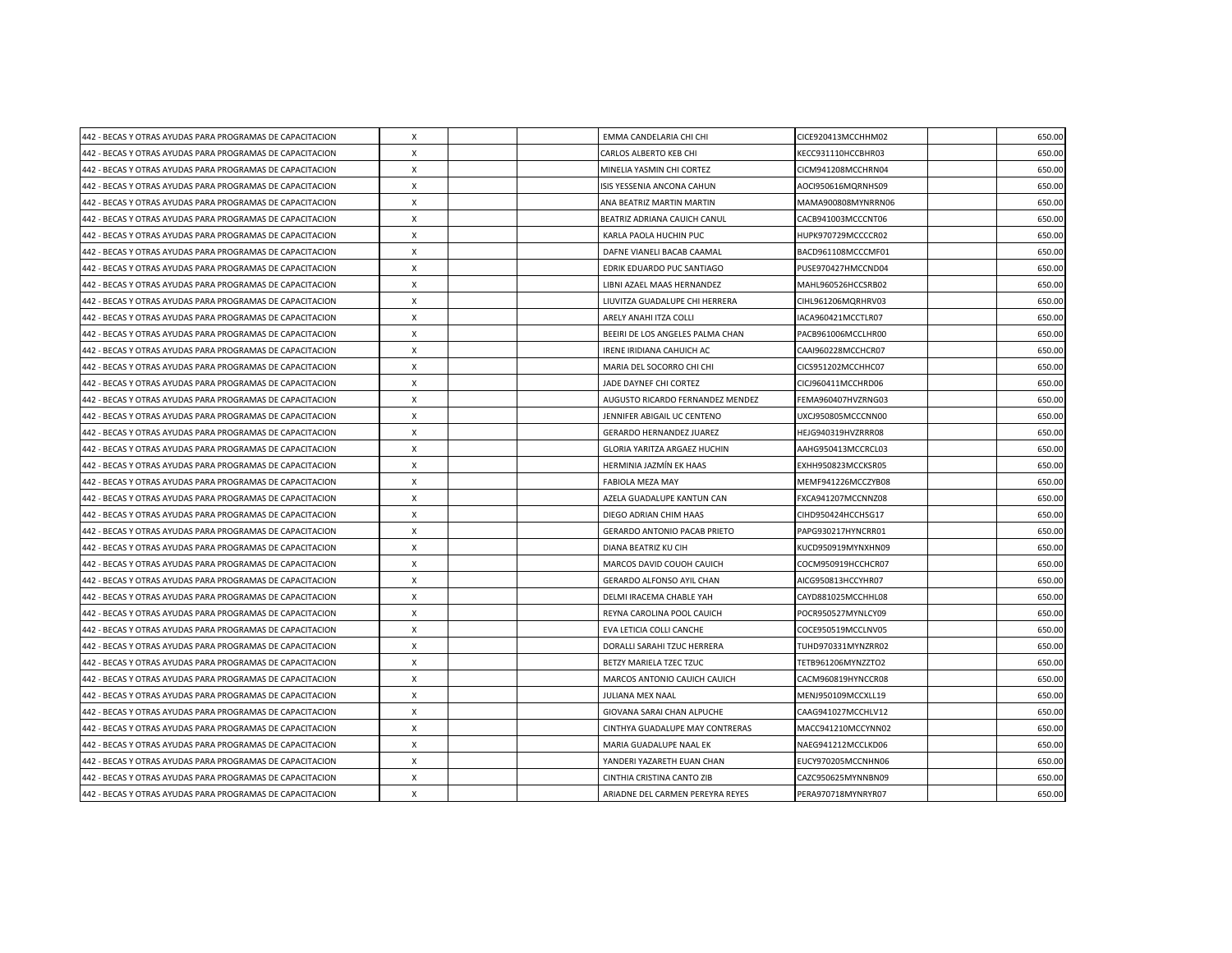| 442 - BECAS Y OTRAS AYUDAS PARA PROGRAMAS DE CAPACITACION | X                         |  | DOLORES DEL ROSARIO LOPEZ UC    | LOUD960117MCCPCL05  | 650.00 |
|-----------------------------------------------------------|---------------------------|--|---------------------------------|---------------------|--------|
| 442 - BECAS Y OTRAS AYUDAS PARA PROGRAMAS DE CAPACITACION | X                         |  | EDUARDO ENRIQUE EK PECH         | EXPE960217HCCKCD06  | 650.00 |
| 442 - BECAS Y OTRAS AYUDAS PARA PROGRAMAS DE CAPACITACION | X                         |  | LUIS DAVID CHAN AKE             | CAAL960220HCCHKS09  | 650.00 |
| 442 - BECAS Y OTRAS AYUDAS PARA PROGRAMAS DE CAPACITACION | $\boldsymbol{\mathsf{X}}$ |  | JOSE REYNALDO CEH POOT          | CEPR951126HCCHTY00  | 650.00 |
| 442 - BECAS Y OTRAS AYUDAS PARA PROGRAMAS DE CAPACITACION | $\mathsf{x}$              |  | ROGELIO CAAMAL CHUC             | CARCR951214HCCMHG03 | 650.00 |
| 442 - BECAS Y OTRAS AYUDAS PARA PROGRAMAS DE CAPACITACION | $\boldsymbol{\mathsf{X}}$ |  | JOSUE OSEAS TUN CHI             | TUCJ950910HCCNHS04  | 650.00 |
| 442 - BECAS Y OTRAS AYUDAS PARA PROGRAMAS DE CAPACITACION | $\times$                  |  | LUIS DANIEL POOT TUN            | POTL950615HCCTNS09  | 650.00 |
| 442 - BECAS Y OTRAS AYUDAS PARA PROGRAMAS DE CAPACITACION | X                         |  | LEONEL DE JESUS AYIL DZUL       | AIDL950828HCCYZN00  | 650.00 |
| 442 - BECAS Y OTRAS AYUDAS PARA PROGRAMAS DE CAPACITACION | X                         |  | FABRICIO MALDONADO MENDOZA      | MAMF951004HCSLNB04  | 650.00 |
| 442 - BECAS Y OTRAS AYUDAS PARA PROGRAMAS DE CAPACITACION | $\times$                  |  | MAGNOLIA NARVAEZ PALOMEQUE      | NAPM960318MCCRLG07  | 650.00 |
| 442 - BECAS Y OTRAS AYUDAS PARA PROGRAMAS DE CAPACITACION | $\times$                  |  | MARTHA BRISEIDA RUELAS BEYTIA   | RUBM951204MYNLR04   | 650.00 |
| 442 - BECAS Y OTRAS AYUDAS PARA PROGRAMAS DE CAPACITACION | X                         |  | JOSE EDUARDO CHAN CAUICH        | CACE930904HCCHCD08  | 650.00 |
| 442 - BECAS Y OTRAS AYUDAS PARA PROGRAMAS DE CAPACITACION | $\mathsf{x}$              |  | JOSE RICARDO PECH COCON         | PECR940228HCCCCC04  | 650.00 |
| 442 - BECAS Y OTRAS AYUDAS PARA PROGRAMAS DE CAPACITACION | $\times$                  |  | EFRAIN ESCAMILLA TZEC           | EATE931103HCCSZF07  | 650.00 |
| 442 - BECAS Y OTRAS AYUDAS PARA PROGRAMAS DE CAPACITACION | $\times$                  |  | NANCY MARIMAR NAAL POOT         | NAPN940125MCCLTN05  | 650.00 |
| 442 - BECAS Y OTRAS AYUDAS PARA PROGRAMAS DE CAPACITACION | X                         |  | CARLOS ANTONIO KOYOC HUCHIN     | KOHC940914HCCYCR01  | 650.00 |
| 442 - BECAS Y OTRAS AYUDAS PARA PROGRAMAS DE CAPACITACION | X                         |  | VICTOR ANTONIO CHAC MARTIN      | CAMV931223HYNHRC04  | 650.00 |
| 442 - BECAS Y OTRAS AYUDAS PARA PROGRAMAS DE CAPACITACION | $\times$                  |  | REYMUNDO CHAN DZIB              | CADR940221HCCHZY01  | 650.00 |
| 442 - BECAS Y OTRAS AYUDAS PARA PROGRAMAS DE CAPACITACION | $\times$                  |  | GUADALUPE ESMERALDA CAMARA PUC  | CAPG920420MCCMCD03  | 650.00 |
| 442 - BECAS Y OTRAS AYUDAS PARA PROGRAMAS DE CAPACITACION | X                         |  | FRANCISCO JAVIER CAHUICH UU     | CAUF940530HCCHXR03  | 650.00 |
| 442 - BECAS Y OTRAS AYUDAS PARA PROGRAMAS DE CAPACITACION | X                         |  | ELSY DEL SOCORRO EK PUC         | EXPE930502MCCKCL03  | 650.00 |
| 442 - BECAS Y OTRAS AYUDAS PARA PROGRAMAS DE CAPACITACION | X                         |  | SERGIO MOISES EK UITZ           | EXUS940720HCCKTR08  | 650.00 |
| 442 - BECAS Y OTRAS AYUDAS PARA PROGRAMAS DE CAPACITACION | X                         |  | ALEJANDRO TUCUCH UH             | TUUA921125HCCCHL04  | 650.00 |
| 442 - BECAS Y OTRAS AYUDAS PARA PROGRAMAS DE CAPACITACION | X                         |  | JAVIER MOISES HUCHIN BALAN      | HUBJ940911HCCCLV08  | 650.00 |
| 442 - BECAS Y OTRAS AYUDAS PARA PROGRAMAS DE CAPACITACION | X                         |  | VICTOR MANUEL CAAMAL CAMAS      | CACV930707HCCMMC01  | 650.00 |
| 442 - BECAS Y OTRAS AYUDAS PARA PROGRAMAS DE CAPACITACION | $\boldsymbol{\mathsf{X}}$ |  | <b>ALICIA TURRIZA AKE</b>       | TUAA940223MCCRKL01  | 650.00 |
| 442 - BECAS Y OTRAS AYUDAS PARA PROGRAMAS DE CAPACITACION | $\boldsymbol{\mathsf{X}}$ |  | MAGALY GUADALUPE MAAS MUKUL     | MAMM940627MCCSKG00  | 650.00 |
| 442 - BECAS Y OTRAS AYUDAS PARA PROGRAMAS DE CAPACITACION | $\mathsf{x}$              |  | <b>ISRAEL ANTONIO COHUO AKE</b> | COAI940405HCCHKS08  | 650.00 |
| 442 - BECAS Y OTRAS AYUDAS PARA PROGRAMAS DE CAPACITACION | $\boldsymbol{\mathsf{X}}$ |  | FELIPE BALAN CAAMAL             | BACF930121HCCLML02  | 650.00 |
| 442 - BECAS Y OTRAS AYUDAS PARA PROGRAMAS DE CAPACITACION | X                         |  | JOSE ALFREDO MAY DZUL           | MADA930610HCCYZL01  | 650.00 |
| 442 - BECAS Y OTRAS AYUDAS PARA PROGRAMAS DE CAPACITACION | X                         |  | JENRY OMAR DZIB CANUL           | DICJ930927HCCZNN03  | 650.00 |
| 442 - BECAS Y OTRAS AYUDAS PARA PROGRAMAS DE CAPACITACION | $\mathsf{x}$              |  | GIEZI HAZAELA MAY UICAB         | MAUG891227MCCYCZ09  | 650.00 |
| 442 - BECAS Y OTRAS AYUDAS PARA PROGRAMAS DE CAPACITACION | $\boldsymbol{\mathsf{X}}$ |  | BLANCA LUCERO EUAN COHUO        | EUCB921008MCCNHL00  | 650.00 |
| 442 - BECAS Y OTRAS AYUDAS PARA PROGRAMAS DE CAPACITACION | X                         |  | DIEGO DE JESUS HUCHIN CANUL     | HUCD940824HCCCNG06  | 650.00 |
| 442 - BECAS Y OTRAS AYUDAS PARA PROGRAMAS DE CAPACITACION | $\times$                  |  | JENI VERONICA PECH MIS          | PEMJ920117MCCCSN04  | 650.00 |
| 442 - BECAS Y OTRAS AYUDAS PARA PROGRAMAS DE CAPACITACION | X                         |  | JOSE ANTONIO DZUL CAHUICH       | DUCA930416HCCZNN05  | 650.00 |
| 442 - BECAS Y OTRAS AYUDAS PARA PROGRAMAS DE CAPACITACION | $\boldsymbol{\mathsf{X}}$ |  | ABELARDO DE JESUS POOL UC       | POUA941015HYNLCB01  | 650.00 |
| 442 - BECAS Y OTRAS AYUDAS PARA PROGRAMAS DE CAPACITACION | $\boldsymbol{\mathsf{X}}$ |  | JOSE GAUDENCIO MISS KU          | MIKG921102HCCSXD03  | 650.00 |
| 442 - BECAS Y OTRAS AYUDAS PARA PROGRAMAS DE CAPACITACION | $\times$                  |  | CARLOS EDUARDO CANCHE CANCHE    | CACC941015HCCNNR04  | 650.00 |
| 442 - BECAS Y OTRAS AYUDAS PARA PROGRAMAS DE CAPACITACION | X                         |  | CARLOS ALBERTO POOT CHAN        | POCC941028HCCTHR09  | 650.00 |
| 442 - BECAS Y OTRAS AYUDAS PARA PROGRAMAS DE CAPACITACION | X                         |  | CARLOS ENRIQUE REYES XOOL       | REXC940702HCCYLR06  | 650.00 |